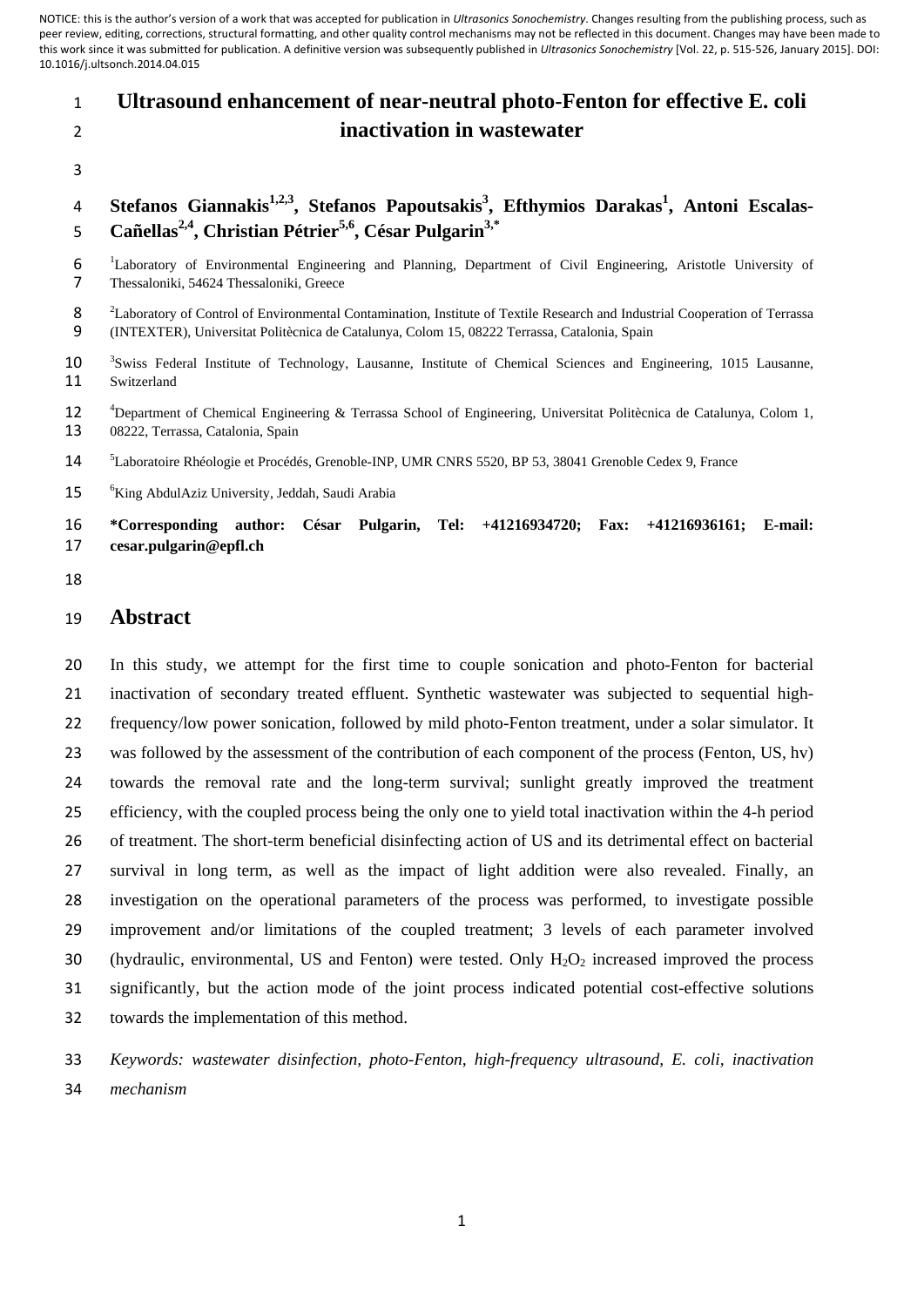## 1. INTRODUCTION

 Advanced Oxidation Processes (AOPs) have been in the spotlight for more than three decades, as part of a global effort to modernize actual methods of water disinfection. Their action is based on the 39 production of the extremely oxidizing hydroxyl radical ('OH) [1], which can attack the chemical structure of the microorganisms' cell wall and inactivate them [2]. Ultrasound has been extensively studied as an AOP, targeting microorganism inactivation, such as bacteria, viruses etc., by either low (~20 kHz) or high frequencies (200+ kHz) [2, 3, 4 and 5]. This method is exploiting the direct mechanical action of the cavitation bubble implosion (low frequencies) as well as the additional 44 production of  $H_2O_2$  and  $\overline{O}$ H radicals during cavitation (high frequencies); the propagation of ultrasound waves in the aqueous medium initiates the aforementioned actions, by the generation of extreme temperature and pressure conditions [6], which have a proven bactericidal effect [7, 8, 9, and 10].

 As far as the ultrasound set-up is concerned, the frequency of the ultrasonic waves is a crucial parameter, for it defines the size of the cavitation bubbles [11]. Literature suggests that the average cavity size is proportional to the acoustic power and inversely proportional to the ultrasound frequency [12]. It is also verified that apart from low frequency/high power ultrasound systems [13, 14], high frequency/low power processes have been proven to efficiently inactivate microorganisms [8, 15, and 16]. However, ultrasound already requires high intensities to achieve total inactivation of microorganisms, and therefore, is considered an expensive application for large volumes of water [2]. Considering all the above, it should be used preferably as a complementary disinfecting method [2].

 The photo-Fenton process [17] could play the role of the main disinfecting method, as one of the most efficient methods of hydroxyl radical production [18]. Lately, it has even been used to disinfect drinking water, being a good alternative to chlorination, with its known disinfection by-products formation [19]. However, wastewater is a complex matrix in which many organic and inorganic compounds coexist, such as nutrients, salts and many substances that could influence the outcome of the application of either process. It has been reported that the presence of hydroxyl radical scavengers, namely the organic matter, presents an additional oxidation target and renders AOPs sensitive to the treatment of wastewater [20, 21]. Suppression of these scavengers revealed their importance [10] and also, for years the Fenton reaction was believed to be a pH-restricted reaction in highly acidic regions; it was considered impossible to apply such methods, in matrices with near-neutral pH [22]. However, recent advances [18, 23 and 24] have proven its effectiveness in the neutral area, and in the simultaneous presence of organic matter [18, 25]. Previous work in our group has shown, there is no need for acidification prior to the treatment to keep a significant part of the iron soluble; apart from the 69 direct complexion with bacteria, there are some strong photoactive  $Fe^{3+}$  complexes formed in presence 70 of organic matter [21, 25]: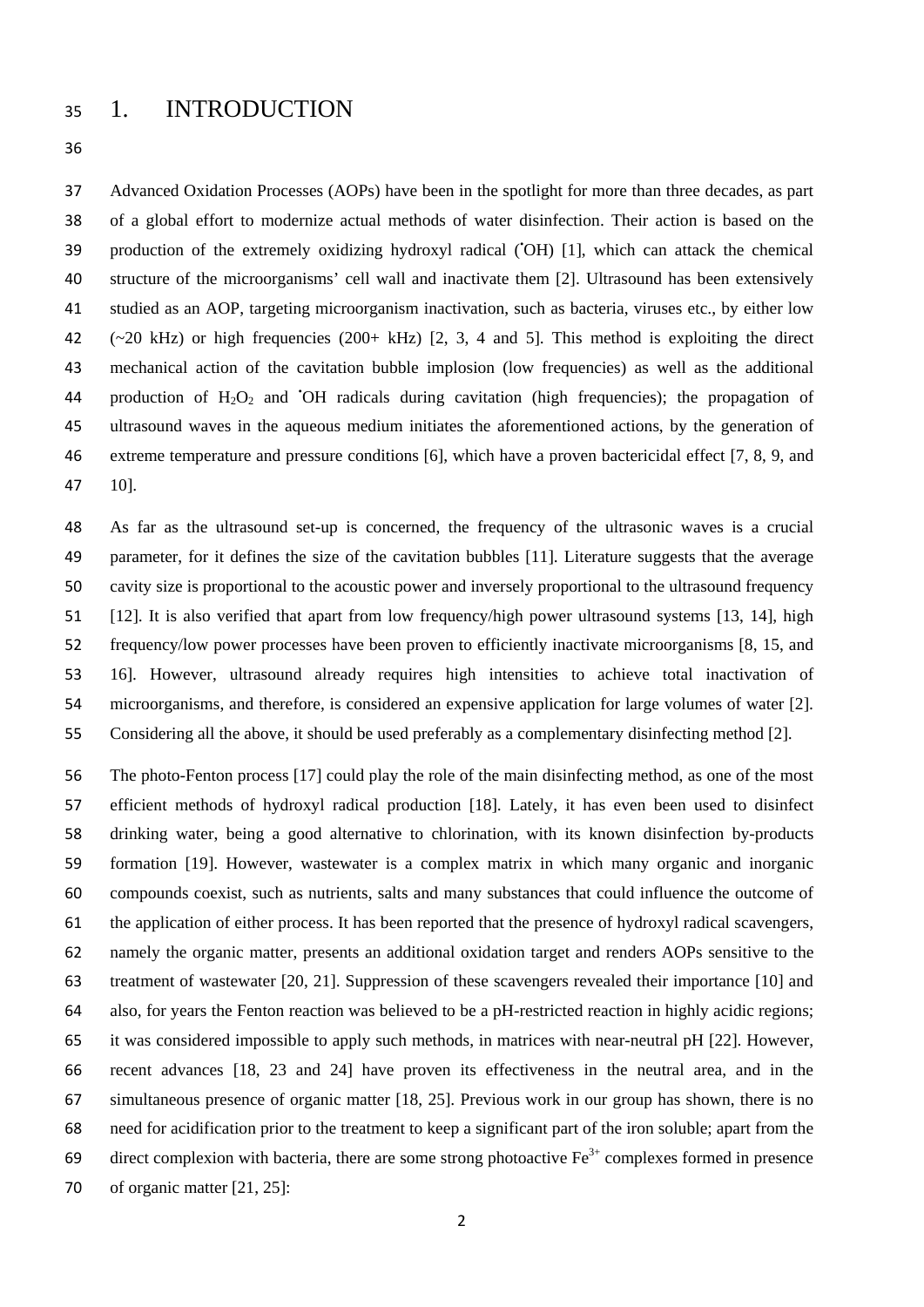71  $[R-COO - Fe^{3+}]^{2+} \to hv \to Fe^{2+} + CO_2 + R^{\bullet}(1)$ 

 The cycle continues with the reaction of the regenerated iron with hydrogen peroxide to produce more hydroxyl radicals etc.

74  $\text{Fe}^{2+} + \text{H}_2\text{O}_2 \rightarrow \text{OH}^+ + \text{OH}^+ + \text{Fe}^{3+}$  (2)

 In order to increase the amount of water treated by solar-assisted methods, compound parabolic collector reactors have been used [17, 18, 23 and 26], and solar photo-Fenton even was a subject under question, because of the intermittent action of the light [27]. There is a technical issue to be addressed in the intermittent nature of this treatment method, and the existence of "dead" time among the experiment. Typically, a CPC photo-reactor consists of the illuminated surface and the storage- recirculation tank. The recirculating flow of these reactors creates a gap in the illumination for as long as water is present in the (dark) storage tank, allowing bacterial defense mechanisms to deploy [28]. Literature indicates a variety of light-to-dark distributions (Table 1), which materialize this difference 83 [17, 18, 23, 26, 29, 30 and 31].

 Therefore, keeping in mind the improvement of the near-neutral photo-Fenton disinfection while working within realistic operational parameters, for the first time we study the joint ultrasound/photo- Fenton treatment for wastewater, in a CPC-like, lab-scale system. In this manner, we will take advantage of two factors that could work complementing each other: firstly, the exploitation of the dark intervals for sonication, along with the utilization of solar energy for the promotion of a mild photo-Fenton reaction and secondly, the supplementary action these processes have, since, for 90 instance, US can produce  $H_2O_2$  and subsequently, could fuel the photo-Fenton process. In our study, synthetic secondary effluent was used, spiked with *E. coli* K12, recirculating around a sonicated dark reactor and an illuminated batch reactor, under solar simulated light. We aim to:

- i) Explore the effects of the photo-Fenton factors (light, reactants) and the ultrasonic action (US) on both short and long-term disinfection events; clarification of the effects is attempted by stepwise insertion of the participating actions.
- ii) Investigate the involved operational parameters (recirculation speed, temperature, light intensity, treated volume and distribution of volumes, iron and hydrogen peroxide content, ultrasound intensity) in a small-scale set-up.

## 2. MATERIALS AND METHODS

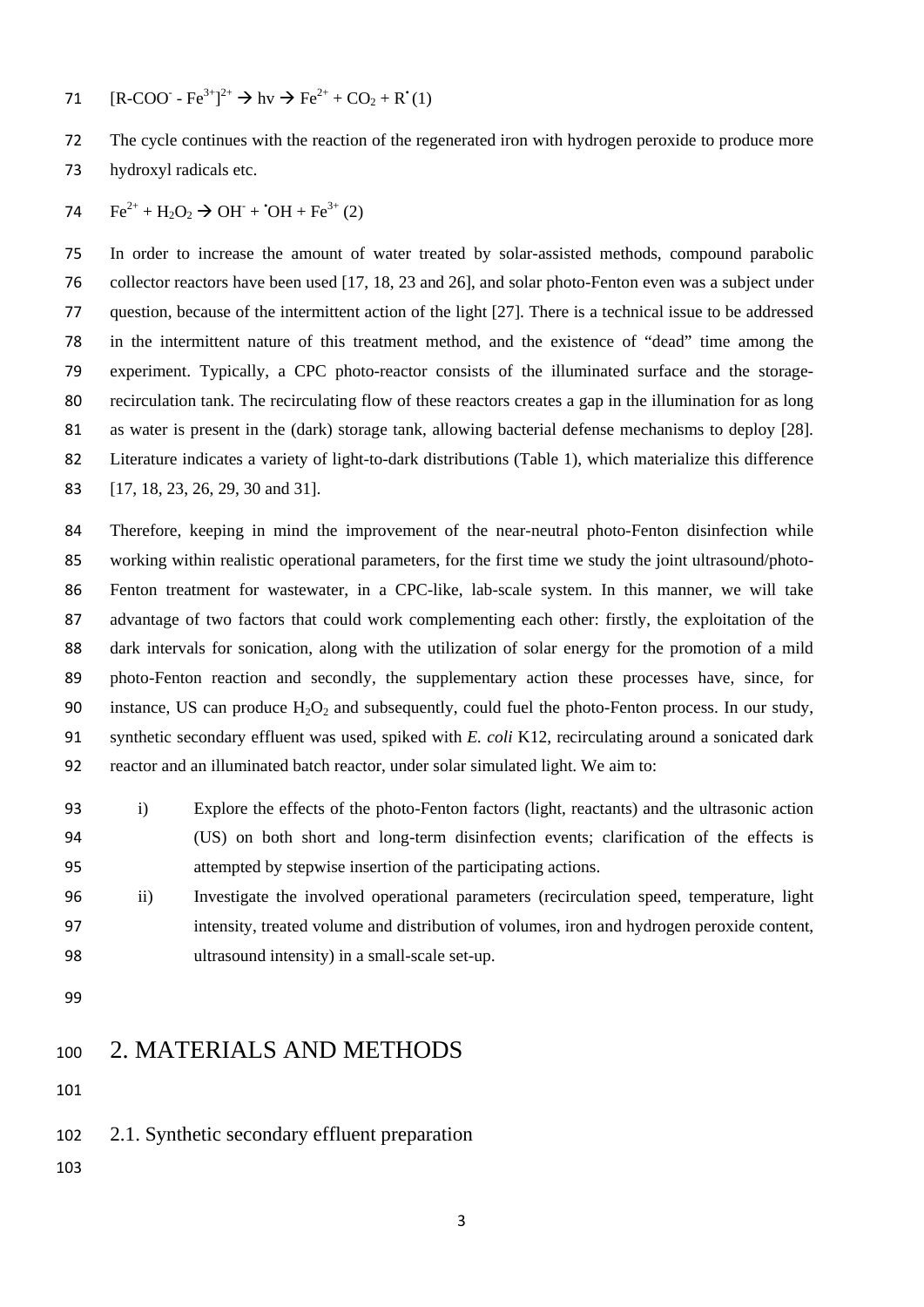2.1.1. Microbial methods

 The *E. coli* strain K12 (MG1655) employed was provided by the "Deutsche Sammlung von Mikroorganismen und Zellkulturen". Luria-Bertani broth was inoculated with a colony from bacterial

- *E. coli* pre-cultures, placed in 50 ml plastic falcons for 8 h and then loop inoculated, after 1% dilution
- 108 overnight (180 rpm and 37<sup>o</sup>C for 15 h), to achieve stationary phase cells.
- Harvested cells were centrifuged and washed three times (5000 rpm, 15 and 5 min for separation and
- washing, respectively), followed by reservation in saline solution (neutral pH solution with 8 g/L NaCl
- 111 and 0.8 g/L KCl); a solution of  $10^9$  CFU/mL is achieved.

2.1.2. Synthetic wastewater composition

The preparation of the synthetic wastewater took place as under the directive of SYMAWE [32]. The

initial DOC was 100 mg/L (250 mg/L COD). The experiments used a 10% dilution (in distilled water)

of the said composition. The dilution performed corresponds to the COD and DOC values encountered

in normal secondary effluents. Finally, the pH of the sample was between 6.5-7. 1 mL of the prepared

 bacterial solution was used to spike the diluted wastewater, thus resulting in an initial bacterial 119 population of  $10^6$  CFU/mL.

### 2.2. Reagents and analyses

 The wastewater constituents, as well as the Fenton reagents were used as received. Photo-Fenton experiments were carried out employing ferrous sulfate heptahydrate (Fluka Chemika), hydrogen 125 peroxide (35% by weight, Sigma Aldrich), used as received. The dissolved iron  $(Fe^{2+}, Fe^{3+})$  was measured with the ferrozine method [33], using a UV-Vis Lambda 20 spectrophotometer, provided by PerkinElmer, Schwerzenbach, Switzerland. For 1.6 mL of sample 0.2 of ferrozine solution (4.9 mM) was added, followed by 0.2 mL of hydroxylamine hydrochloride solution 10% w/w. Acetate buffer solution was added for a final 4.5-5 pH value. To determine the concentration of hydrogen peroxide in the sample titanium oxysulfate solution was added, also measured with the same spectrophotometer. The pH of each sample was measured with a pH-meter provided by Mettler Toledo (PH/Ion S220, Seven Compact, Mettler Toledo).

2.3. Description of reactors' set-up

 The preliminary study was carried out in plain Pyrex glass batch reactors of 65 mL total capacity. In the set-up presented in Figure 1, the configuration permits the sequential treatment of the synthetic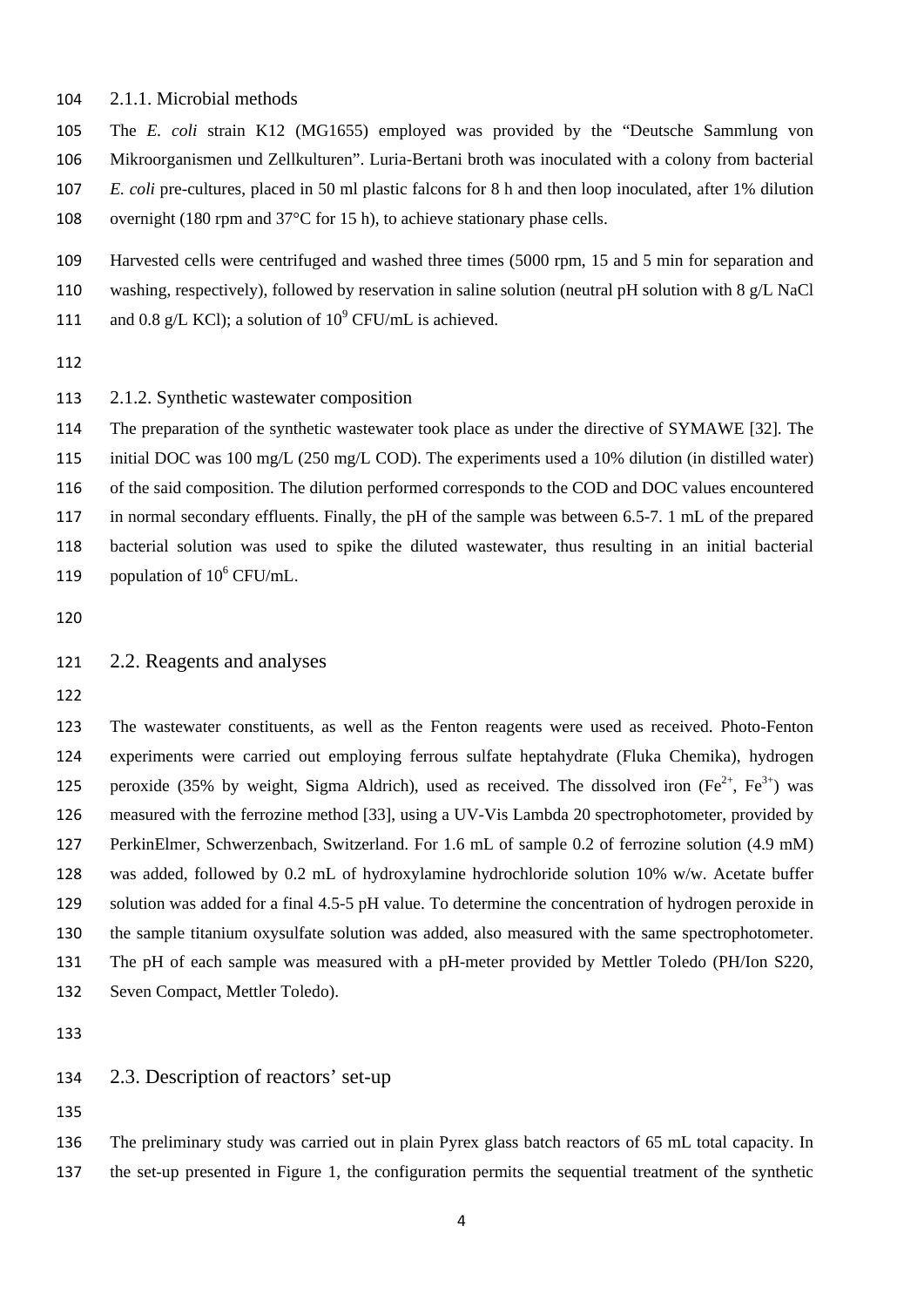- wastewater; US/photo-Fenton treatment was taking place (or vice versa). The same configuration was used in one of our previous works, (used in [29], similar to the set-up used by Mendez-Arriaga et al, 2009 [34]), synthetic wastewater from a cylindrical double-wall glass vessel (400 mL) was pumped by a peristaltic pump through three glass reactors (diameter 3.8 cm, effective irradiation surface 214.8  $cm<sup>2</sup>$ ), connected in series, of total volume 230 mL. Temperature was regulated by water recirculating around the reactor and connected to a thermostat. The third reactor effluent was recirculated to the original vessel. Normally, water was inserted in the double-wall reactor and pumped into the irradiated part. Therefore, 230 mL of water were always present under illumination, 70 mL in the distribution system and the rest subjected to sonication.
- The ultrasonic waves (275 kHz) were emitted from a piezoelectric 4-cm disc, fixed on a Pyrex glass plate adjusted to the bottom of the double-walled reactor. The intensities applied in all experiments were 10, 20 and 40 W. The electric power was the chosen method to calibrate the ultrasonic equipment. The in-series reactors were irradiated by the Suntest apparatus. The Suntest CPS solar light simulator bears a lamp that emits ~0.5% of the photons at wavelengths <300 nm, ~7% between 300 and 400 nm and the rest follow the solar spectrum. The global irradiance values used in this work were 153 800, 1000 and 1200 W/m<sup>2</sup>, while the corresponding UV values were approximately 19.2, 24.7 154 and 30.2  $W/m^2$ .
- 

2.4. Experimental design

 Two sets of experiments were performed. In a first set of 8 experiments, that we call step-wise 159 construction of the joint treatment process, the elements of the US/hv/Fe/H<sub>2</sub>O<sub>2</sub> were gradually and accumulatively applied to the wastewater, in order to determine the individual role of each factor and to detect any synergy among them. Table 2 shows the conditions corresponding to each individual treatment factor when applied. Table 3 summarizes the four subsets of experiments in the step-wise design.

 In a second set of experiments (improvement of the process efficiency), eight different variables were individually modified at three levels, while keeping the other variables constant, in order to obtain improved working levels for each variable. Table 4 displays the three values (levels) essayed for each variable. In each experiment the remaining parameters were kept constant and set to the central value shown in the table.

2.5. Bacterial enumeration and regrowth tests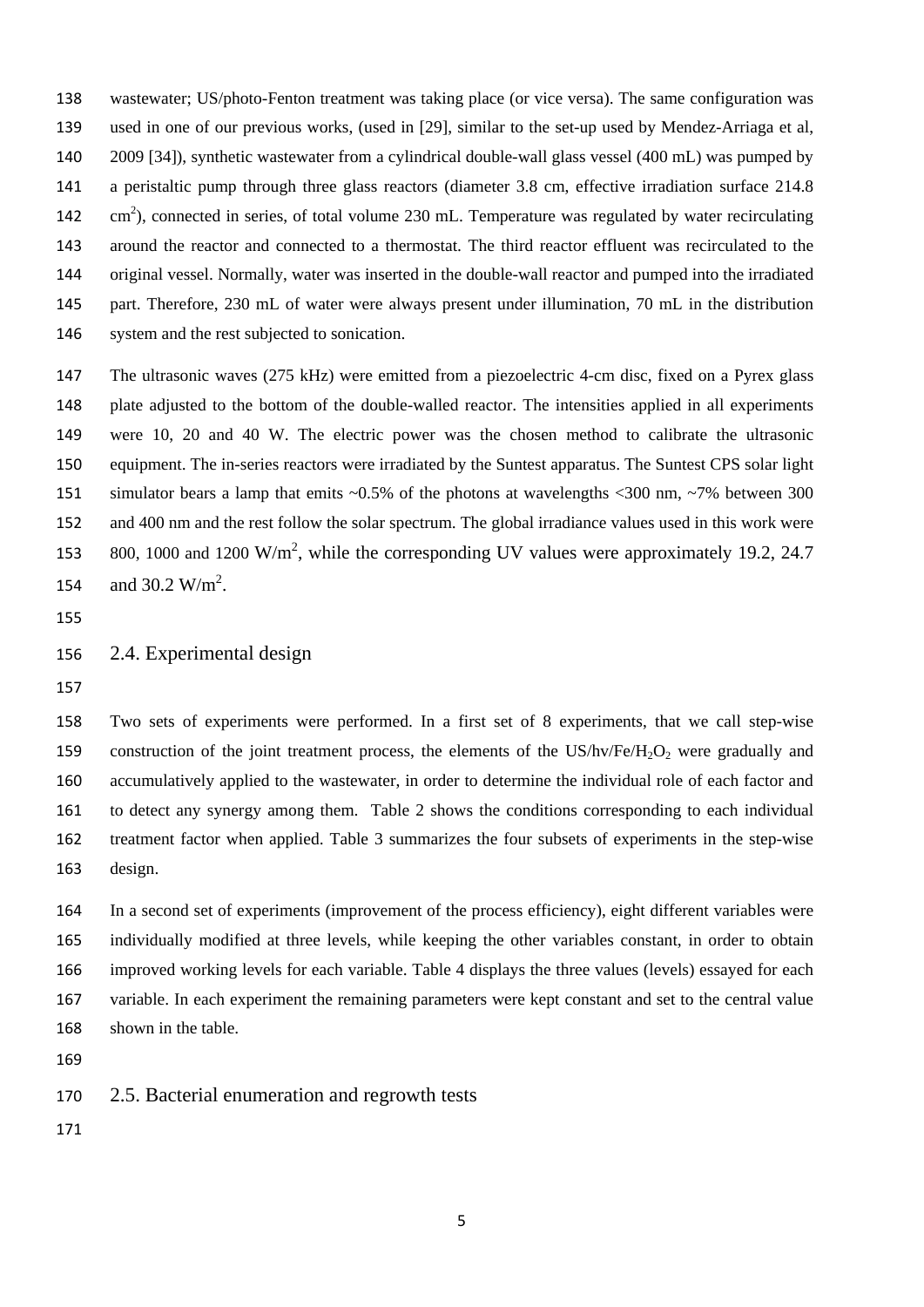The disinfection efficiency was measured by viable plate counts on Petri dishes containing PCA agar

(plastic, 9-cm diameter). The pour-plating method was used and dilutions were made to ensure

countable numbers on the plates, i.e. 20-100 colonies/plate. Experiments were performed twice and

plating took place in 2-3 consequent dilutions and in duplicates.

 Regrowth of bacteria was estimated after the storage of the samples at ambient temperature for 24 and 48 h after the sampling time. Samples were kept in 1.5 mL plastic Eppendorf caps in the dark and the population was measured to assess the post-irradiation events, after their removal from the experimental set-up.

# 3. RESULTS AND DISCUSSION

3.1. Results of the step-wise construction of the joint treatment process

 As far as a potential application of mild photo-Fenton assisted by high frequency/low power ultrasound is concerned, moderate concentrations of reactants are suggested for the evolution of our 187 study, after an initial investigation (data not shown). At  $1000 \text{ W/m}^2$  light intensity, an addition of 1 188 ppm iron and 10 ppm of  $H_2O_2$  will be used, as marginal values of Fenton reagents and 20 W of US power.

#### 3.1.1. Disinfection efficiency

 Figure 2a presents the results of the first part of the experiments, where neither light nor US was applied. Wastewater was recirculated around the non-illuminated, non-sonicated experimental set-up 196 and the corresponding graphs describe the changes when  $H_2O_2$  and iron were added to the solution. We notice the increase of the population, when no reactants were added, due to the existence of 198 nutrients and salts that favor bacterial growth in this water matrix [35].  $H_2O_2$  is a substance with disinfecting action, while iron itself is not toxic for bacteria. The addition of both reactants causes the initiation of the Fenton reaction, which has a slow, but existing disinfecting ability and within a timeframe of 4 h, we observe a 24.4% reduction in the initial population.

203 *ii)* Experiments:  $3-4$  (US and US/Fe/H<sub>2</sub>O<sub>2</sub>).

<sup>193</sup> *i)* Experiments:  $1\n-2$  (WW and WW/Fe/H<sub>2</sub>O<sub>2</sub>).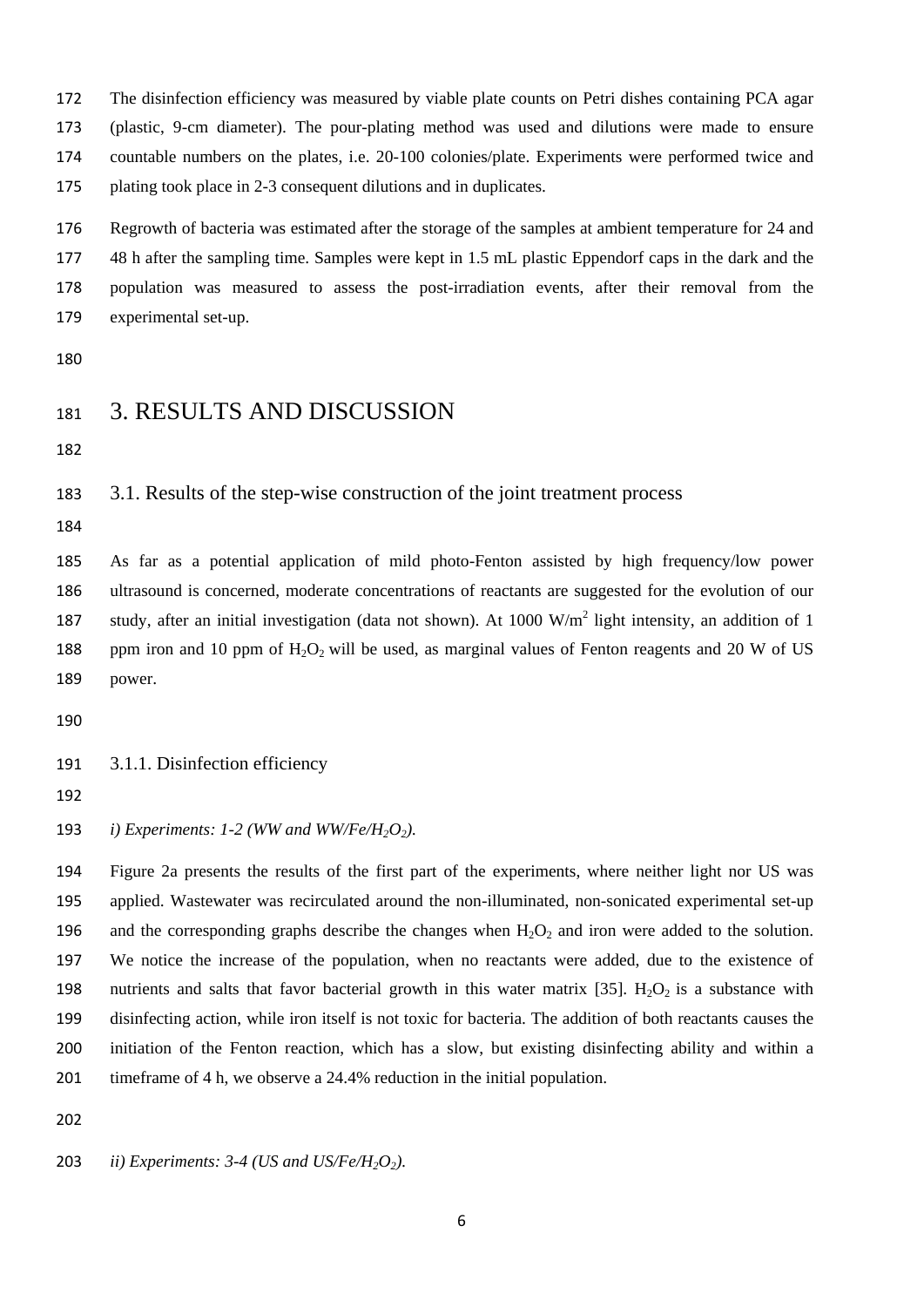- Figure 2b demonstrates the effects sonication has on samples, alongside with the stepwise insertion of the Fenton reagents. The sample recirculates around the ultrasound vessel and the non-illuminated area, being subject to intermittent high-frequency, low intensity sonication. When ultrasound alone is
- applied, there is a decrease in total bacterial numbers, approaching 27.9%. The concurrent addition of

208 both Fenton reactants  $(H_2O_2$  and  $Fe^{2+}$ ) in the sonicated sample causes an 82.1% reduction in the

bacterial population, compared to 27.9 % reduction for US treatment and 24.4% for Fenton treatment

- 210 alone. This indicates a synergy between sonication and the Fenton reagents; a synergy factor of 1.57 is
- demonstrated by the disinfecting efficiency of the reactions.
- During sonication, the breakage of the cavitation bubbles can lead to the formation of an almost point- sized heat source [36, 37], with local temperatures approaching 2000 K and pressures of 200 atm. These extreme conditions can cause lysis of water molecules and along with that, extra production of hydroxyl radicals [8]. The presence of the afore-mentioned particles in real wastewater and the bacteria (in our matrix) could also play another important role, since the collapse of the cavitation bubbles near a particle in the medium could cause micro-jets, depending on the size of the particle [38] and could also form "weak spots" in the body of the liquid; these are potential places to form a cavity [39]. It has been also reported that the presence of some salts causes a baro-protective effect on the cells [40] and samples with higher contents of soluble solids would require higher sonication times. Apart from the physical damage, during the ultrasound treatment of the sample, there is ample 222 generation of reactive oxygen species ( $\text{OH}$  radicals [41], singlet oxygen [42, 43]), as mentioned before, which are known to stress bacteria and lead to cell death [25, 44].
- Finally, the addition of peptone (present in the synthetic wastewater) and the generally, presence of nitrogen compounds has been reported to delay the sonicated degradation of phenols [45]. However, nitrogen, under the presence of ultrasound waves can form NOx (nitrate and nitrite). Its reaction with 227 singlet oxygen (as produced before) [43] produces peroxynitrite (ONOO<sup>-</sup>) [46]. Peroxynitrite is included in the reactive nitrogen species and can cause significant injures to various structures of the 229 cell (free radical damage or attack against the respiratory chain) [46].
- The synergistic action of US and Fenton processes can be attributed to the exploitation of the 231 recombined H<sub>2</sub>O<sub>2</sub> (from  $\dot{O}$ H) which is less oxidative than the hydroxyl radical itself, and with that, the re-initiation of the Fenton reaction with new reactants. Also, the ultrasound process, according to Kryszczuk [47], increases the transient breakage of the bonds among the molecular components of the cell membrane, which increases the permeability of the cell in external substances [48]. Therefore, the 235 introduction of  $Fe^{2+}$  in the cell is easier and its presence inside the cell can produce hydroxyl radicals very close to vital functions of the cell, as well as the DNA [25] due to the induced internal Fenton process.
- 
- 239 *iii*) Experiments: 5-6 (hv and hv/Fe/H<sub>2</sub>O<sub>2</sub>).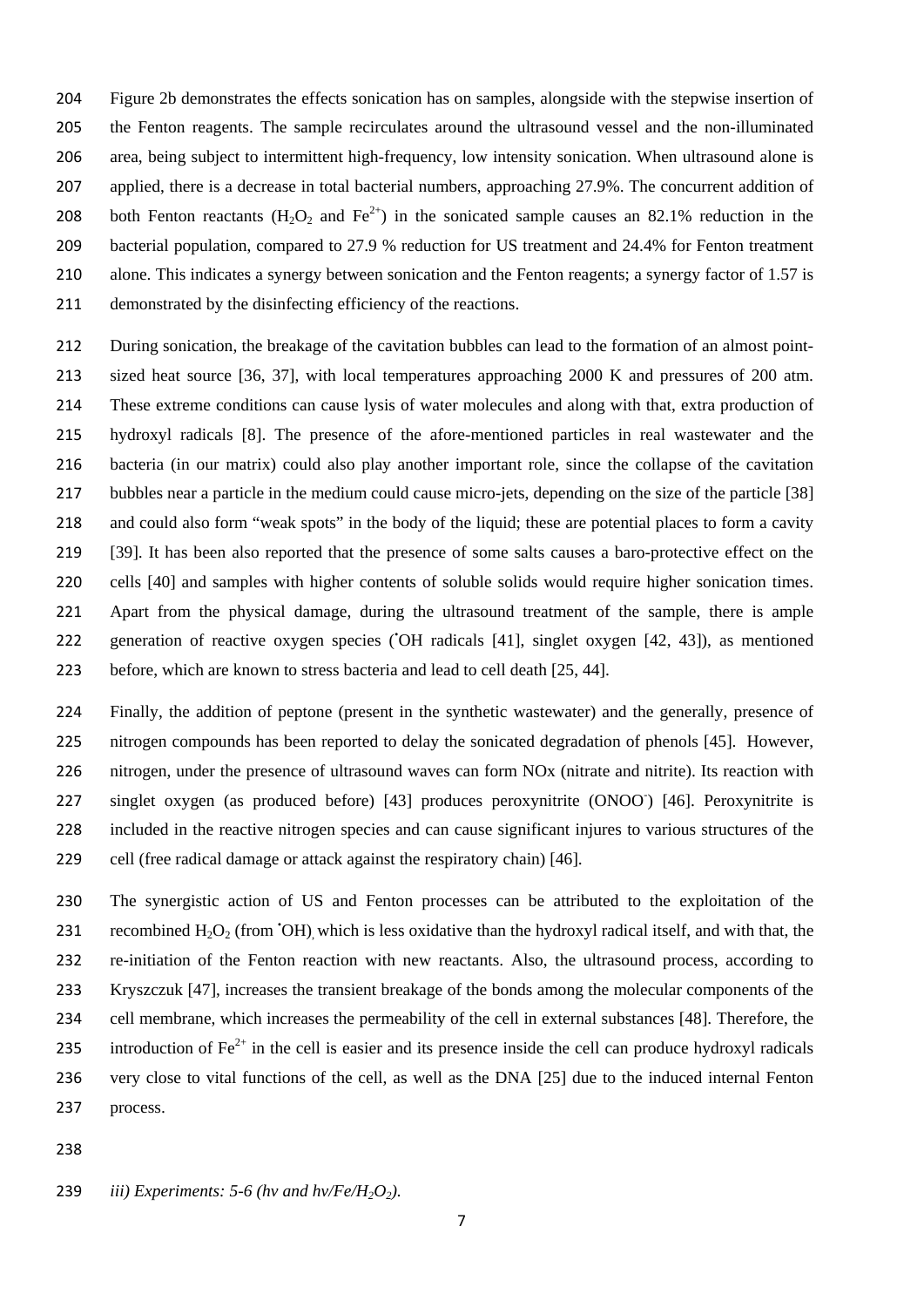240 The  $3<sup>rd</sup>$  set of experiments is dedicated in the investigation of the impact of light in the sequential 241 process. In all experiments light is provided at  $1000 \text{ W/m}^2$ , but in total, intermittent irradiation is provided to the system; there is an illuminated regime and a non-illuminated one, in the Suntest apparatus and the (inactive) sonication vessel (and tubing). In one of our previous works [29], we demonstrated the impact light intermittence has on bacterial disinfection and survival, while continuous supply or very fast recirculation around illuminated and dark regimes favors disinfection, with the same set-up. Therefore, photo-Fenton is promoted in non-intermittent regimes or, as in our case, short dark interval periods.

 As it can be seen from Figure 2c, light, even in non-continuous form, is very effective and results in high inactivation rates. Its disinfecting action is dominating the removal process, until the Fenton reagents are present, and solar-assisted photo-Fenton is induced. The action of photo-Fenton is taking 251 place within the Suntest and dark (normal) Fenton takes place during the rest of the time, in a 0.85:1 time distribution (46% photo-Fenton over 54% Fenton). After an initial delay, which is demonstrated 253 as a shoulder in the graph, reaction is more effective by the  $h\nu$ /Fe/H<sub>2</sub>O<sub>2</sub> than the corresponding solar treatment.

 Spuhler et al. [25] have reviewed the mechanism of bacterial inactivation by the photo-Fenton reaction in near-neutral water with organic components, and have suggested the possible sources of ROS production and cellular photo-oxidative damage, as well as the damage done by the ROS themselves, deriving from the photo-Fenton reaction. In our suggested treatment method, these mechanisms are completely compatible, explaining the majority of the actions and other works on near-neutral photo-Fenton mechanisms describe fully the mechanisms, so we will not further analyze their findings.

#### 262 *iv)* Experiments: 7-8 (hv/US and hv/US/Fe/H<sub>2</sub>O<sub>2</sub>).

 The final group of experiments are presented in Figure 2d. This graph summarizes the results of the 264 joint treatment by light and ultrasound. It is clear, after a comparison with Figure 2c, that when light is present, its disinfecting action is dominating the process. However, we observe that the only case total 266 disinfection is achieved, is by the sequential US/pF system. In this system, wastewater spends its time distributed 46% under photo-Fenton, 14% in the dark (dark-Fenton) and 40% in the sonication vessel (US/Fenton). The experimental time has less inactive periods, and we observe that it has a significant impact in the total inactivation of the bacterial populations in less than 4h. Here, the photo-Fenton/US synergy is low in terms of bacterial counts, efficiency was improved in a relatively low percentage, but only the coupled process resulted in total disinfection in 4 h. The elevated efficiency and total inactivation for the first time, is attributed to the combination of all the previous actions (in US and/or light), as well as the following actions (a graphical summary of all the actions is presented in Figure 3):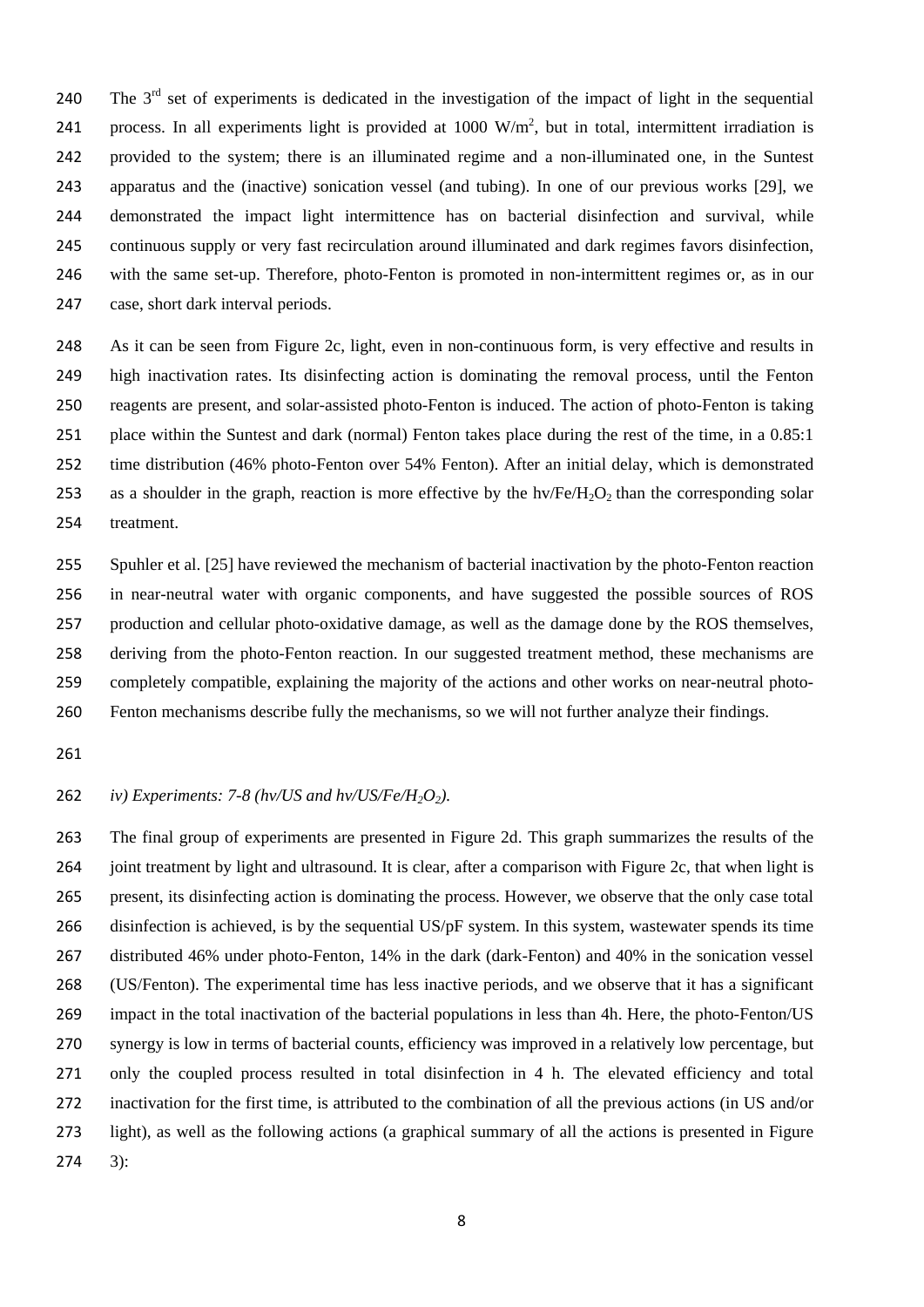- i. The hydroxyl radical is a short living ROS, and it occurs not to reach the target in all cases and 276 often recombines to create  $H_2O_2$  [49]. Therefore, the addition of ultrasound directly produces 277 hydroxyl radicals and  $H_2O_2$ ; the 'OH directly attacks the cell and  $H_2O_2$  participates in the 278 photo-Fenton reaction (2). Alongside with the added  $H_2O_2$ , there is additional production, fueling the Fenton reaction and thus, improving the overall efficiency of the treatment.
- ii. As we described before, with ultrasound waves, the loosening of transient bonds and insertion 281 of  $\text{Fe}^{2+}$  in the cell is increased, which promotes the internal Fenton reaction. After the 282 completion of the Fenton reaction, light reduces  $Fe^{3+}$  to  $Fe^{2+}$ , and re-initiates a radical production inside the cell (internal photo-Fenton).
- 284 iii. Low frequency ultrasound has been proven [50] to reduce  $Fe<sup>3+</sup>$  in the form of ferrous ions 285 ( $Fe^{2+}$ ). The average size of the bubble however decreases when frequency is increased, in our system [12]; nevertheless, cavitation still takes place. Therefore, it is possible that an action like this could provide an additional source of iron available for the photo-Fenton process, and progress the regeneration of the catalyst in the (otherwise) non-illuminated part of the time. In that way, more available ferrous ions can be present in the solution.
- iv. We mentioned the extreme temperature and pressure conditions that take place during the collapse of the cavitation bubbles. The interior part of the bubble, under these conditions, is known to emit light, under the phenomenon of sono-luminescence [8]. The optical aspects of this phenomenon have been studied [51] and the emitted light wavelengths fall into the necessary ones possibly able i) to induce the regeneration of the photo-Fenton reaction catalyst, ii) inflict direct UV damage to the cell. However, the necessary energy to achieve this is still under question.
- v. Apart from the radicals' production through the normal photo-Fenton cycle, the presence of light is participating in another series of reactions with nitrogen compounds. The photolysis of nitrate and nitrites (produced by the participation of the US in the process) can lead to additional hydroxyl radical production [45]:
- Photolysis of Nitrate:
- 302  $NO_3^- + hv \rightarrow NO_2^- + \frac{1}{2}O_2$  (3)
- 303  $NO_3^- + hv \rightarrow NO_2 \cdot + O^{-1}(4)$
- $0^{\bullet -} + H_2 O \leftrightarrow HO^{\bullet} + OH^-(5)$
- Photolysis of Nitrite:
- 306  $NO_2^- + hv \to NO^+ + O^{-}$  (6)
- 307  $0 H_2 O \leftrightarrow HO^+ + OH^- (7)$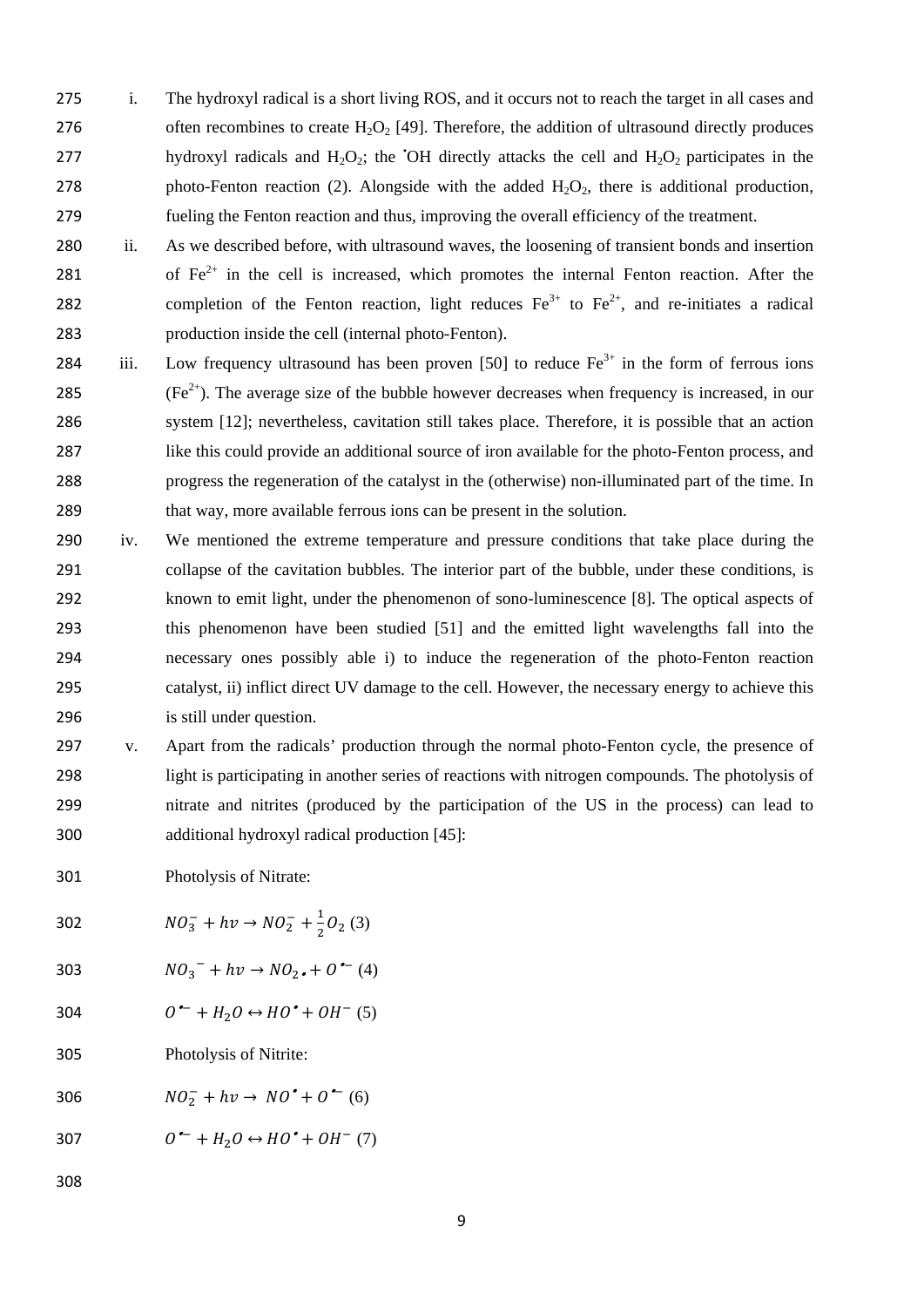3.1.2. Post-processing events: long-term disinfecting activity of the joint process

 The monitoring of the bacterial population for 48 h after the completion of the experiment has indicated some rather interesting aspects on the characteristics of the driving forces of the joint disinfection process. Figure 3e demonstrates the post-treatment bacterial counts, starting from the moment the reactions have stopped (4-h mark). There are two big groups of charts we can distinguish, which present different behavior: the non-irradiated and the irradiated processes.

 First of all, it is observed that if there is no light or US treatment involved, as expected, bacterial populations tend to increase their numbers. The presence of the Fenton reagents inflicts a constant, but relatively slow, elimination of the present bacteria. The bacterial population in the sonicated samples (square traces), although having survived the 4 hours of sonication, is significantly lowered in the days following treatment. This observation seems to suggest some type of permanent damage that has affected their cultivability. Even more, the US/Fenton treatment has shown that even with high remaining bacterial values, after 2 days, the damaged bacteria have almost completely succumbed, due to the combined sonication damage and the Fenton reaction that was still ongoing.

 The long term effects caused by the sonication of the water sample can be summarized as follows: The employed acoustic range promotes the production of hydrogen peroxide, which is an indicator of the formation of other oxidative species [8]. In this frequency, the generated hydroxyl radicals are easily transferred away from the bubbles [7, 52, 53 and 54]. The high-frequency damages include dislocation of the cell membrane, which often leads to intracellular content leakage, due to the disruption of the cell wall integrity [55, 56]. As a result, bacterial viability is lost; a gradual degradation of the cell membrane takes place due to the attacks of the hydroxyl radicals in the medium and vital parts of the bacterium are attacked [55], reduced potassium uptake and restricted DNA and protein synthesis have also been reported [57]. Also, programmed cell death and cell apoptosis were also recently mentioned [16, 58], which explain the delayed inactivation of cells. These processes can explain the behavior of the sonicated samples for the 48-h monitoring period. Finally, in the combined process before, we mentioned the greater iron uptake by the cells due to its transformation [47, 48]. We believe that this process is of high significance, supported by the post irradiation events; within 48 h there are no more cultivable bacteria, and comparing with the plain dark Fenton process, we attribute the change in the already apoptotic cells, which are easier to succumb to further oxidative damage after their sonication and finally to the increase of the internal Fenton process.

 The second group of experiments, where light treatment was involved, all demonstrate zero counts within two days. Light has significantly impaired bacterial reproduction and all samples that were irradiated lead to total inactivation. Photo-Fenton treatment has proven to completely inactivate in less time (<24 h), totally eradicating the small bacterial counts left during the treatment. Total inactivation can however be reached within 24 h under joint US/solar light treatment even in the absence of iron, due to the sequential damaging by US and solar light. No regrowth was observed in any of the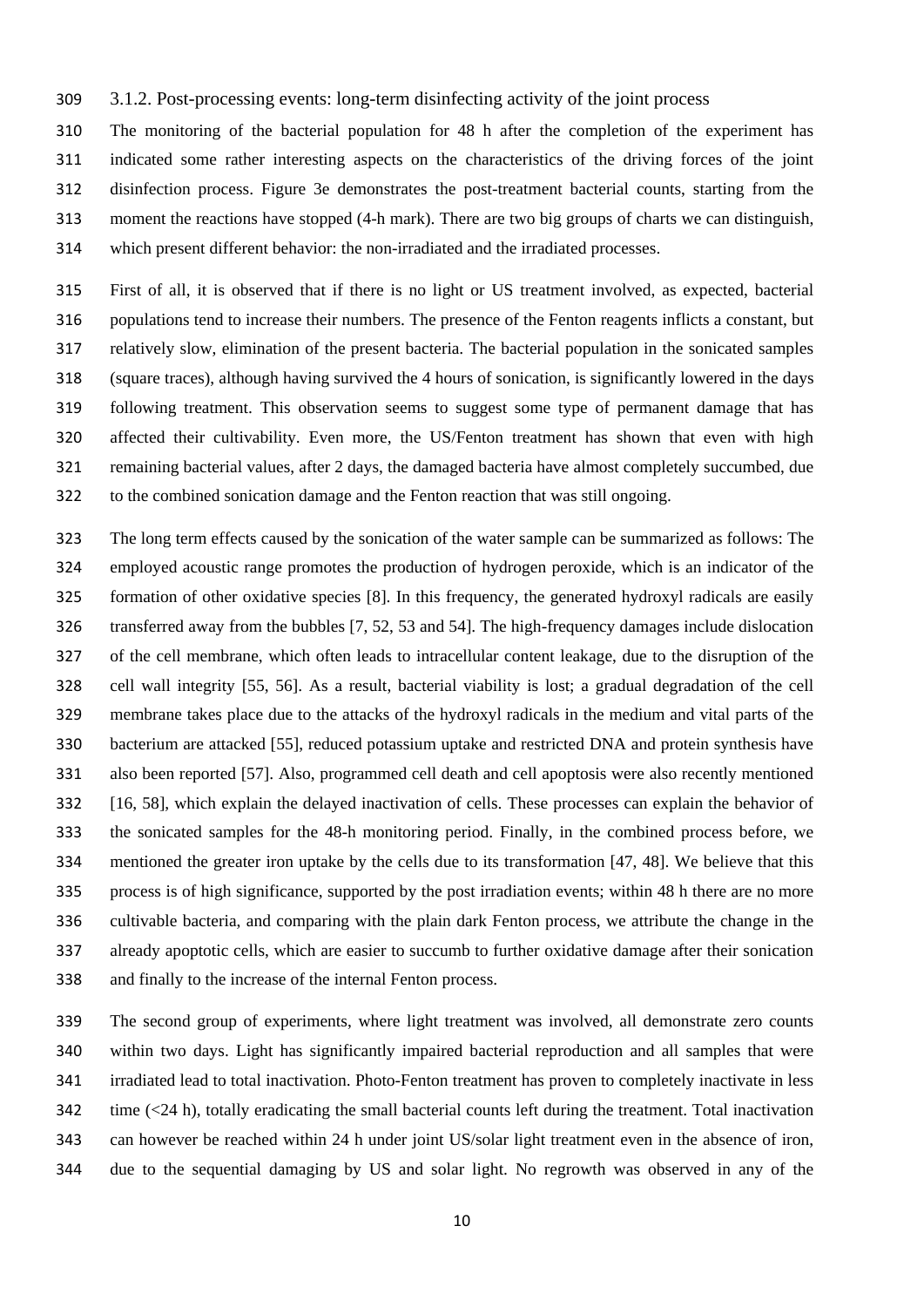experiments within a 48h period. In addition to that, the coupled US/pF process, has maintained its zero count throughout the 2-day period, with no noticeable regrowth or recovery.

## 3.2. Improvement of the process efficiency: Investigation of the operational parameters

- involved in the US/pF coupling
- 

 Having observed the total and permanent inactivation for the solar-assisted US/pF system, it is our interest to examine how other types of operational parameters could influence the process efficiency. Possibilities for improving the process and investigating its flexibility and robustness are ample. The parameters to be studied are summarized in Table 4, and divided in hydraulic, environmental and chemical (US and Fenton factors).

#### 3.2.1. Hydraulic parameters

 Figures 4a-c present the investigation that has been conducted, to study the effects of the modification of the recirculation rate, the number of in-series illuminated reactors, and the treated volume, respectively. The three recirculation rates correspond to 1.87, 3.44 and 4.39 L/h. Hulsmans et al. [59] suggest that increasing the flow rate in a US system resulted in higher disinfection rate. However, in our system, changing the recirculation rate causes the faster sequential change from US to photo- Fenton, and therefore, shorter cycles of treatment. This leads to more completed rounds of sonication/Fenton, and consequently, better treatment results.

 Figure 4a indicates the said effect; the explanation lies within the nature of the two actions. On the one hand, sonication assists the inactivation and the transformation of iron more times, so photo-Fenton is more efficient, and on the other hand, more completed cycles of illumination, provide higher possibilities for the emitted photons to target the bacteria (direct action) or the production of hydroxyl radicals to attack them (indirect action). Table 5 includes the hydraulic calculations concerning the timeframe of the actions.

 Furthermore, in Table 5 we notice the effect of changing the number of available reactors for the photo-Fenton treatment. Reducing the number of reactors affects:

- i) The available illuminated volume: The photo-Fenton action is also reduced, because less volume is under illumination (reduction of both direct and indirect damage).
- ii) The volume of the sonicated water: Since the volume remains 500 mL and the reactors of ~75 mL are reduced, more water remains in the sonication chamber. Therefore, the ratio of US power/volume of water is modified and less power (but more time) is available for each mL of wastewater.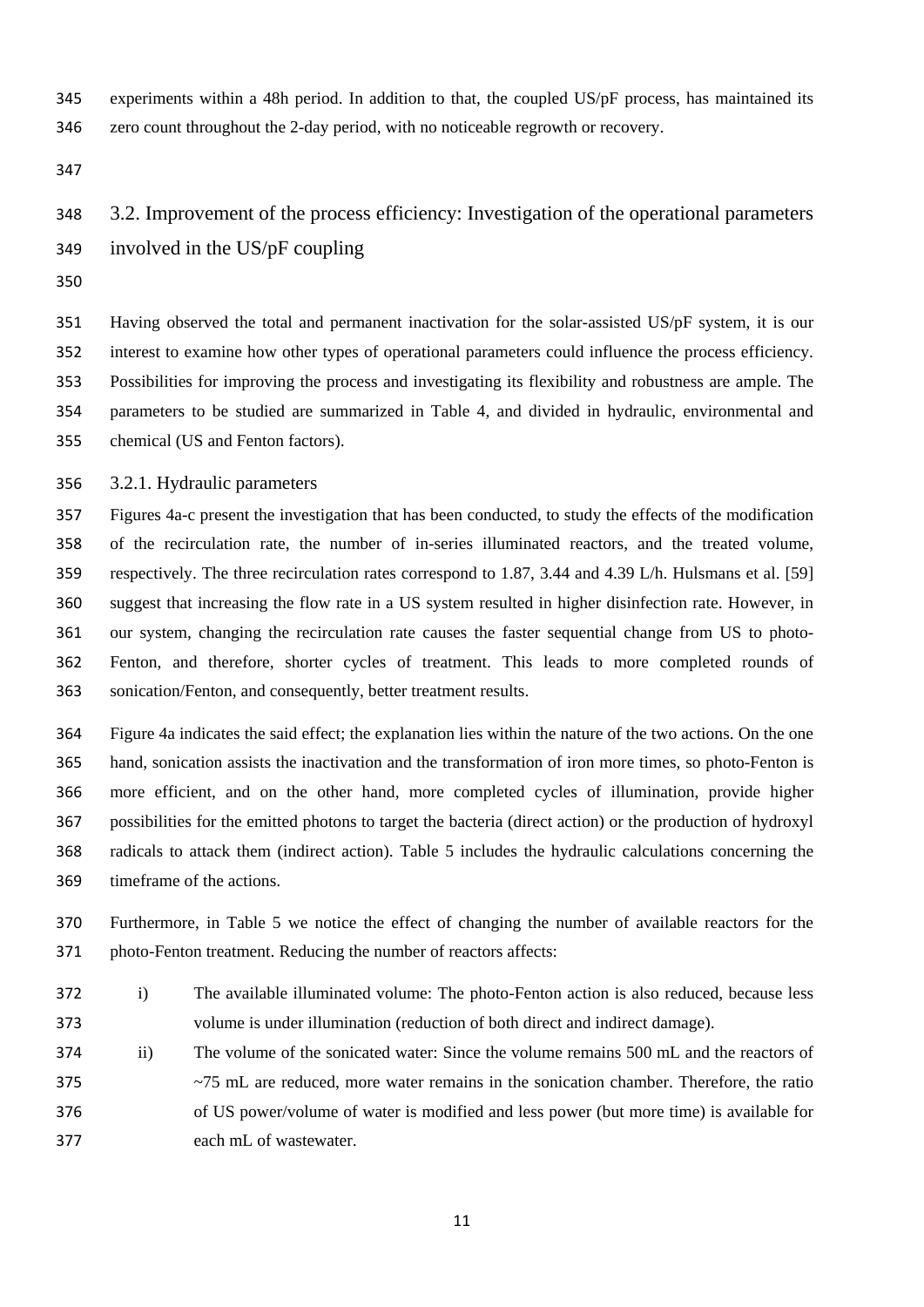- As a consequence, we observe in Figure 4b that reducing the available reactors from 3 to 1 modifies
- the photo-Fenton to US treated volume ratio from 1.15 to 0.52 and 0.27, respectively (tubing volumes
- are neglected, because of the slow rate of the dark Fenton reaction). In terms of bacterial numbers, the
- 381 inactivation rate is of 6, 4 and 3  $log_{10}U$ , for 3, 2 and 1 reactor available. Although this looks as a
- diminishing effect on the process efficiency, it also indicates that if less irradiation is available, the
- process is still effective, and an extension in the time would eventually lead to total inactivation. We
- believe this is an indication of the assisting/complementary character of the sonication, whenever
- photo-Fenton is not available.
- Finally, although literature suggests that modifying the sonication volume has not a significant effect on the efficiency of the sonication process (if the power-to volume ratio is respected) for bacterial 388 inactivation [59, 60], in Figure 4c we observe 2 and 3  $log_{10}U$  of difference, respectively. A 20% and 40% increase of the volume lead to 33% and 50% reduction of the efficiency. This is explained by the domination of the process by the photo-Fenton reaction, rather than the sonication; it seems that it is not cost-effective to increase the total volume beyond a certain value.
- 

#### 3.2.2. Environmental influence

 In our experimental set-up, an investigation of the temperature took place to assess the available operating temperatures of the coupled treatment, summarized in Figures 5 a-b. The first operational limit was the temperature of 30˚C, to protect the piezoelectric disc. Recirculation of refrigerated water around the mantle of the US vessel ensured that the temperature was maintained within this limit. Reducing the operational temperature lead to decrease of the inactivation efficiency; the reaction became slower and less effective. On the one hand, this behavior (Figure 5a) is attributed to the reduced kinetics of the photo-Fenton reaction: it is known that temperature increases chemical reactions' kinetics, plus Ortega-Gomez et al [61] revealed the reduced inactivation rate in another bacterial species but also mesophilic with similar optimal growth temperature with *E. coli*, according to the Arrhenius equation and on the other hand, treating wastewater at temperatures close to the optimal growth conditions, can delay bacterial inactivation [62].

- On the contrary, altering the irradiation intensity (Figure 5b) did not significantly affect the efficiency
- 406 of the process. It can be seen that  $\pm 20\%$  difference in intensity resulted in similar required inactivation
- 407 times. The initial reaction kinetics is faster at  $1200 \text{ W/m}^2$  because of the increased direct action of the
- light; higher intensities lead to faster bacterial inactivation rates [63]. The process is nevertheless
- effective even for lower intensities, suggesting that disinfection is possible even in days of low solar
- radiation.
-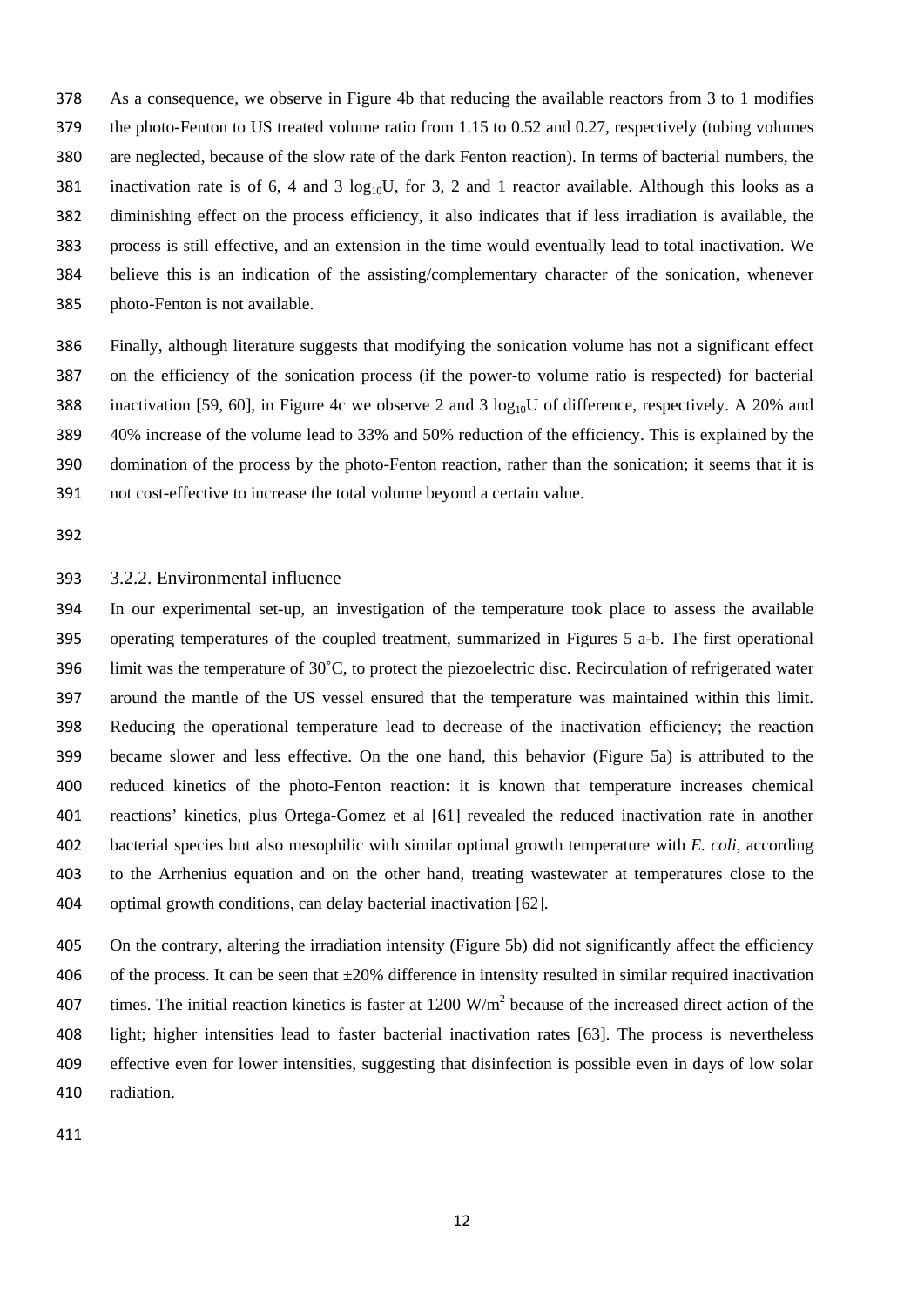#### 3.2.3. Fenton and sonication factors

 Figures 6a-c present the results of the investigation over the constituents of the Fenton reaction, as well as the only modifiable parameter of the US, the sonication power. We observe from figures 6a and 6b, that there is a minimum quantity of the Fenton reagent required to be initially present, in order to maintain the integrity of the reaction throughout the treatment time. For instance, when the initial  $H_2O_2$  concentration was reduced to 5 ppm, after the  $2<sup>nd</sup>$  hour the reaction kinetics modified and inactivation rate was impaired. The oxidation of organic matter by the hydroxyl radicals is competing against the bacterial inactivation [21]. The contribution of photo-Fenton is reduced and the reaction 420 continues with the produced  $H_2O_2$  and the direct effects of irradiation and US. However, doubling the 421 initial concentration of  $H_2O_2$ , provides enough  $\overline{O}$  contained Algorithm entired inactivation time in all our experiments. Although unique, this case suggests a doubling on the supply costs of the process, but at the same time, a chance to improve otherwise impaired inactivation rates observed in previous cases.

 Same effects apply for the iron content of the initial sample. When the iron concentration was halved, reaction rate and final outcome was mitigated, compared to the normal processes. Even though the US indirect action benefits iron transformation to the more useful state of ferrous ions, as a catalyst, it is obvious that it is in shortage. As soon as the initial concentration was doubled, no significant effect was observed, probably due to the saturation of the sample although presence of organic matter sustains iron in solution [21]. Hydroxyl radical production reached its peak and therefore no improvement was observed in bacterial inactivation.

 Finally, the modification of the acoustic power was investigated, and its effects on removal efficiency are demonstrated in Figure 6c. Increasing US power results in higher particle breakage [64] and more 434 efficient removal, in the high frequencies [59, 60]. In our system, decreasing the power from 20 to 10 W, and consequently, the power-to-volume ratio, decreased the efficiency, although in a non-linear, cost-effective manner; 50% reduction did not result to 50% decrease of the inactivation, but to 33%, although the main target is total inactivation. This suggests that the process can operate in economically low power, increasing its feasibility in real-scale application, and proves the complementary character of the two processes. Increasing the power to 40 W did not really enhance the removal efficiency, probably because 20 W was enough to induce the effects of sonication in the sample or the increase was not high enough to demonstrate measurable change, in the hourly sample scale.

#### 3.3. Operational cost and full-scale application considerations

 The proposed hybrid treatment has already been proven efficient against the treatment of pollutants in bench scale [49] and the results found so far support its efficiency against *E. coli*. However, the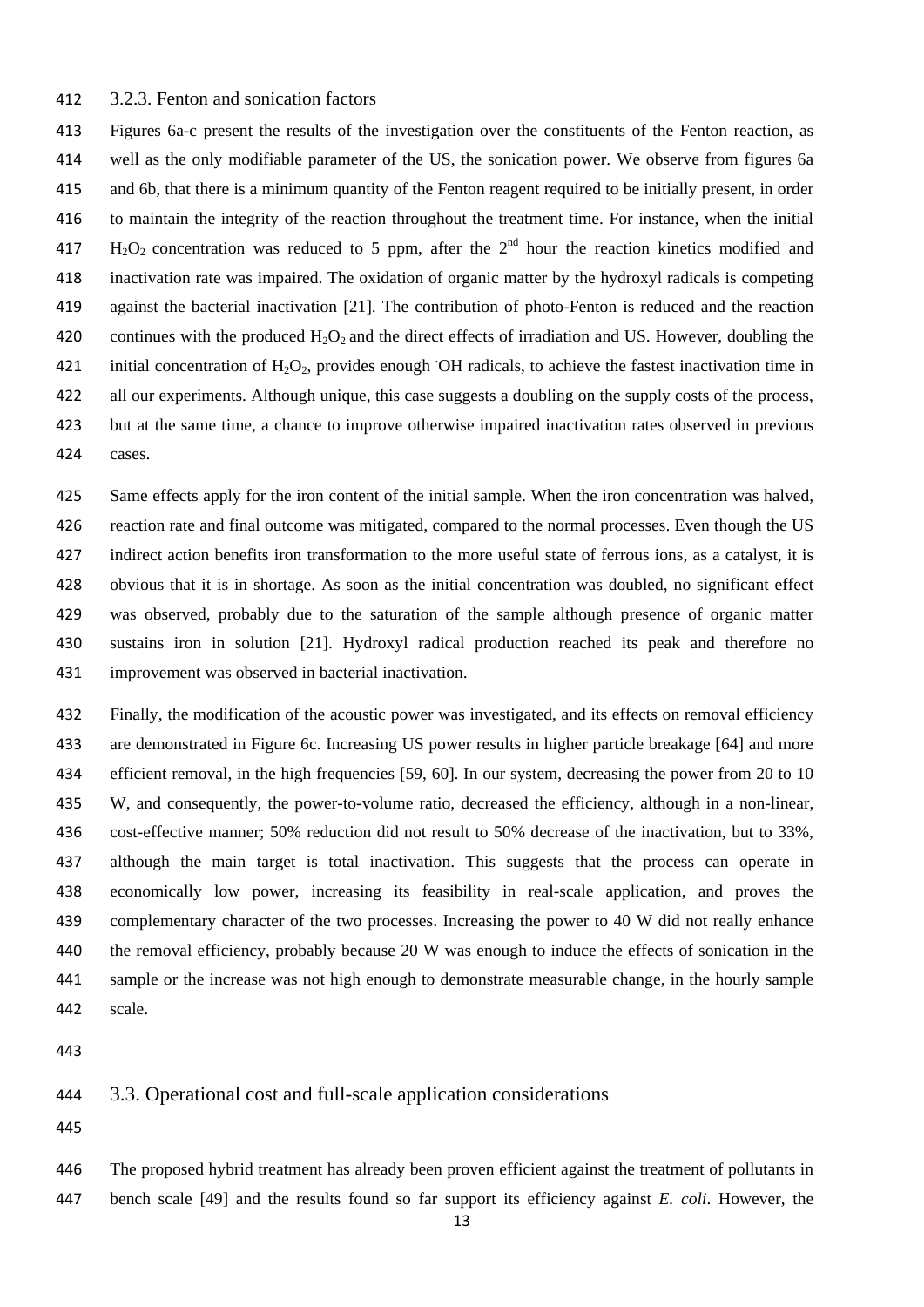- 448 current set-up employs almost 40 kW/m<sup>3</sup> electrical energy per hour, and compared with other low- frequency sonication applications (e.g. [59] or [65]), the electrical energy required is much higher, in a 4-h scale. The sum drops if a higher amount is treated, but is still economically challenging. The main problem is located in the drawback high frequency sonication engulfs, that requires long residence times in order to achieve total disinfection, even with the aid of photo-Fenton. In order to render this solution economically competitive some other factors need to be taken into account.
- First of all, it was observed that high frequency disinfection did not dramatically increase disinfection rates directly, but a long term inactivating effect was demonstrated. Sonicated samples after 48 h presented lower bacterial counts, and null counts when the Fenton reagents were present. These results indicate the possibility to reduce the residence times, and further investigate the correlation of sonication with this long term inactivating effect. Hence, depending on the use of the treated water afterwards, the residence time could differ, reducing the direct operational costs.
- Furthermore, the investigation of the operational parameters, showed potential pathways to improve the process. During this study, the contribution of each factor was studied separately. It was found that 462 e.g. doubling the base concentration of H<sub>2</sub>O<sub>2</sub> (from 10 to 20 ppm) total inactivation was achieved in 3 h, almost 25% reduction in the residence time and increase of the iron concentration from 1 to 2 ppm had no measurable effect, but the estimation of their combined effect is unknown. However, it is normal to expect higher Fenton efficiency with higher reactant concentrations and further reduction of the residence times, as well as improved rates with higher sonication power values. Therefore, a poly- parametric design of experiments for the optimization of the system should be conducted, to define the most economic operational conditions.
- Concerning other photo-Fenton applications for pollutants degradation, Klamerth et al [66] used values around 50 and 5 ppm for hydrogen peroxide and iron and Rodriguez-Chueca et al [67] used 5- 50 and 2.5-10 ppm, respectively. Switching from mild to normal photo-Fenton values for bacterial inactivation in wastewater will holistically benefit the system efficiency. Apart from the direct photo- Fenton effect which can be enhanced, a positive impact is also expected on the indirect effects of sonication with the interactions with the iron content of the sample and the radical production. Finally, a pilot scale plant, with optimized operational parameters could give a better view in the expected operational costs. However, the marginal values used in this study indicated the promising potentials of the system and suggested that the system has the possibility to be rendered economically feasible, provided that long-term inactivation can be achieved by shorter sonication times.

# 4. CONCLUSIONS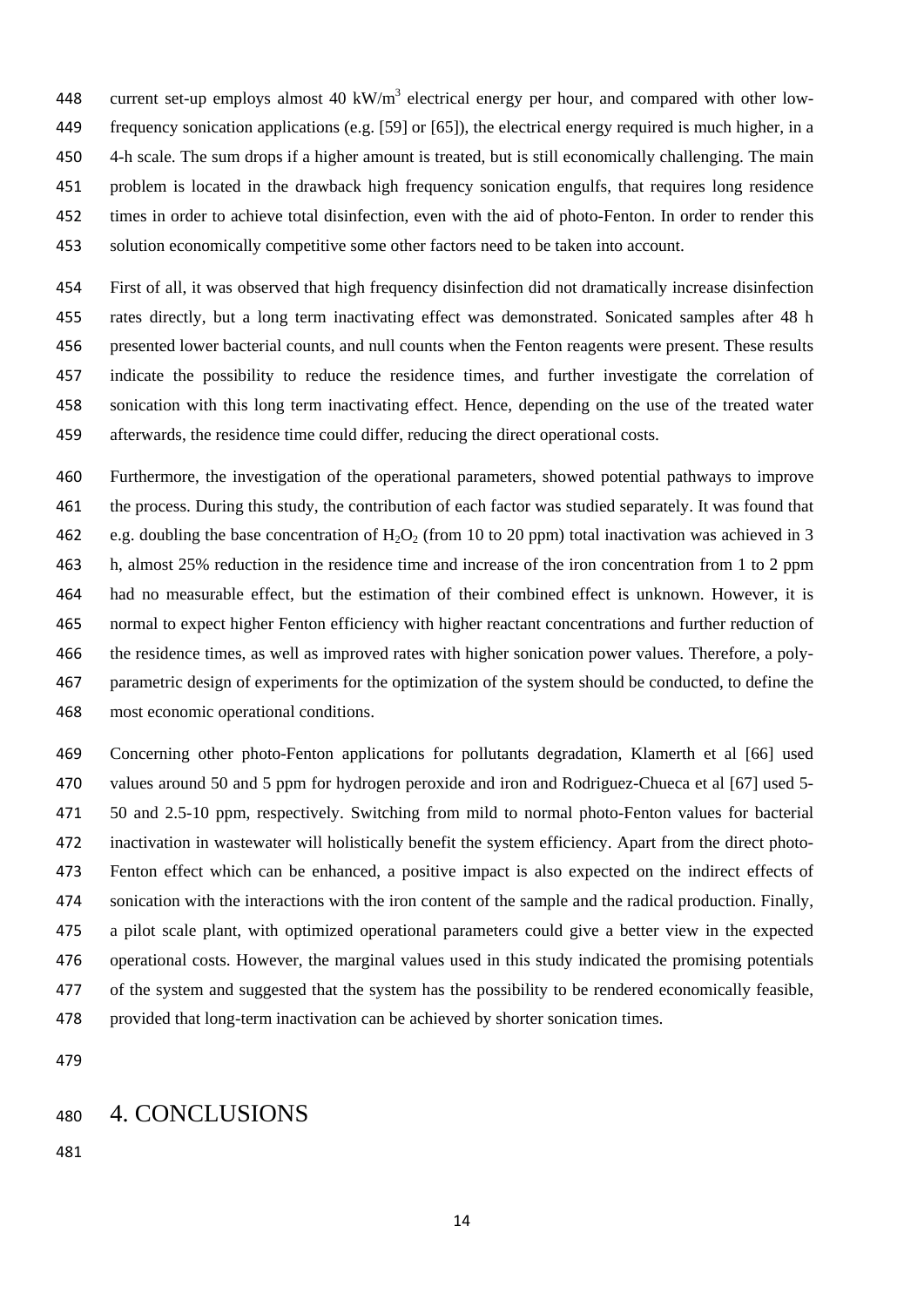An initial study concerning the treatment of wastewater microorganisms has been made, by the application of sequential mode high frequency ultrasound and mild photo-Fenton. In the stepwise introduction of treatment factors, light has been, by far, the most significant effect amongst all parameters. Light alone has proven to be much more effective than US, Fenton, or the combination of the two. Also, light combined with Fenton (photo-Fenton) and US with photo-Fenton (US-pF) have been the two most effective disinfection options. This can be attributed to the well-known multi-level effect of light, interpreted by the direct action of the light against bacteria, the indirect ROS production 489 and the direct role of light in  $Fe^{2+}$  reduction (photo-Fenton). High frequency-low intensity ultrasound alone has not provided significant immediate bacterial reduction, but in long term, causes either apoptotic behavior or increased susceptibility to the Fenton damage. When combined with light, US has resulted in high inactivation rates in 4 h, and even higher when the Fenton reagents were also introduced (joint US-pF process). This makes US-pF treatments an attractive alternative in permanent (bacteriologically non-recurring) treatment methods.

 Regarding the contribution of the operational parameters, temperature and volume introduce important constraints: Temperature favors disinfection but must not exceed 30ºC for US source protection; increasing the sonication volume will result to higher US-to-pF ratios and lower efficiencies. However, modification of the US-to-pF volume ratio can be opted regarding the post-treatment handling of the sample; if immediate disinfecting action is required, pF can be promoted, in any other case the continuous decay US causes will result to total inactivation during sample storage. Also, addition of extra hydrogen peroxide and iron seemed to benefit bacterial inactivation. From the scope of our work, the choice of mild photo-Fenton was satisfactory, but in a real application, this choice, over normal amounts of reagents can be also altered depending on the requirements downstream.

 Nevertheless, our results indicate that this US/pF process surpasses limitations that averted installations of either one of the processes on wastewater treatment, such as the dead times in the dark storage tanks, the power-to-volume ratio of the ultrasound, etc. It seems that the combination of the two actions in sequential form helps overcome the disadvantages each method has separately; whenever Fenton was limited, cellular regeneration was hindered by US, thus compensating during dark periods and therefore improving photo-Fenton treatment efficiency. The two actions act complimentarily to each other, with ultrasound providing an additive effect in the photo-Fenton action mode.

## 5. ACKNOWLEDGEMENTS

 The authors wish to thank, in order of acquisition, the Mediterranean Office for Youth Program (MOY, call 2011-2014), by means of which Stefanos Giannakis has received a PhD mobility grant (MOY grant Nº2010/044/01) in the joint Environmental Engineering Doctoral Program. Also, the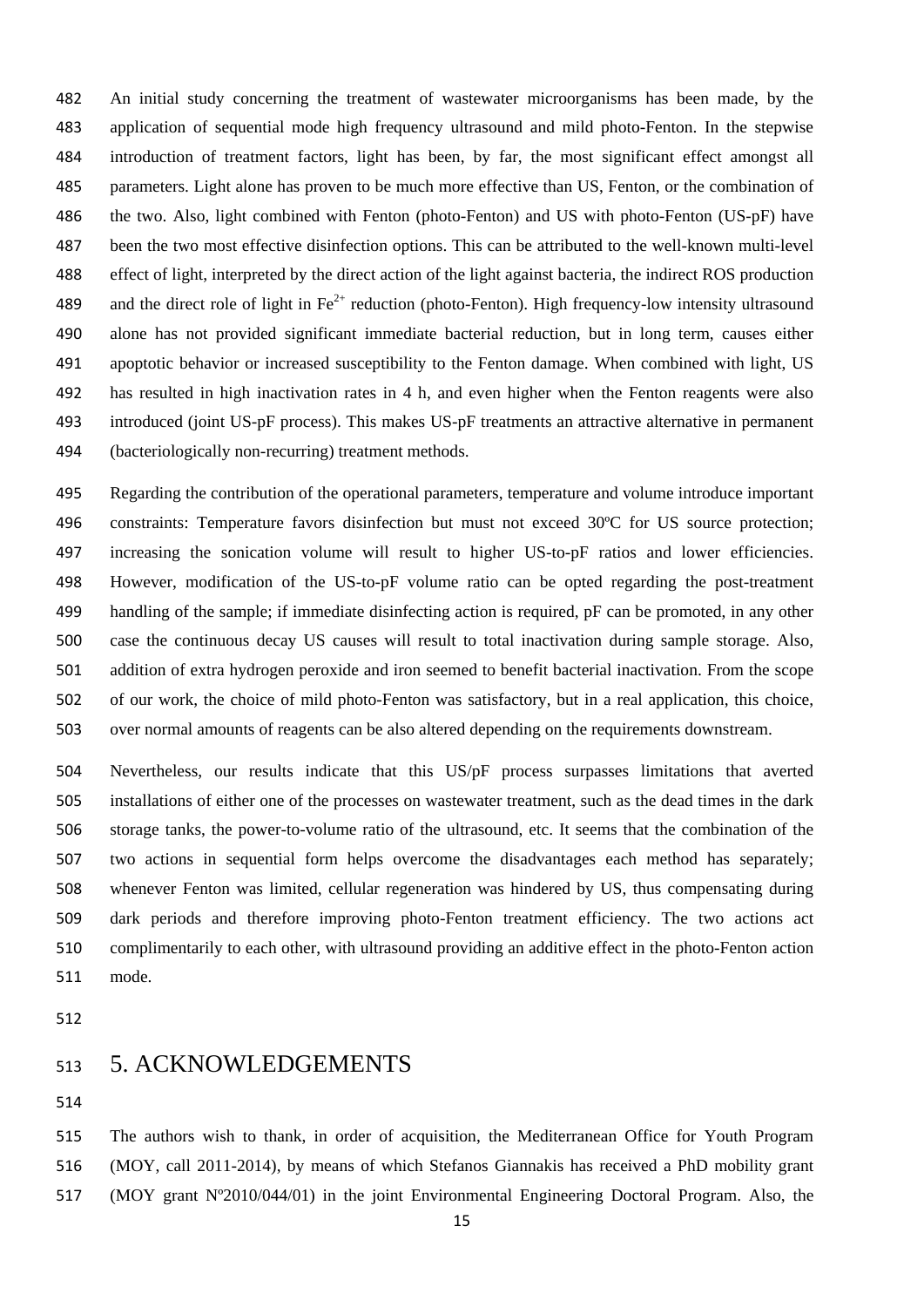Swiss Government for the Swiss Government Excellence Scholarship, by means of which Stefanos Giannakis has received a Research Visit fellowship (No. 2012.0499). Finally, Stefanos Papoutsakis was funded by the Swiss-Hungarian Co-operation Program "Sustainable fine chemical, pharmaceutical industry: screening and utilization of liquid wastes – Innovative approaches for the abatement of industrial/toxic waste in aqueous effluents".

## 6. REFERENCES

 1. I. Oller, S. Malato, J.A. Sánchez-Pérez, W. Gernjak, M.I. Maldonado, L.A. Pérez-Estrada, C. Pulgarín, A combined solar photocatalytic-biological field system for the mineralization of an industrial pollutant at pilot scale, Catalysis Today, 122 (2007) 150-159.

 2. A. Antoniadis, I. Poulios, E. Nikolakaki, D. Mantzavinos, Sonochemical disinfection of municipal wastewater, Journal of hazardous materials, 146 (2007) 492-495.

 3. P. Foladori, B. Laura, A. Gianni, Z. Giuliano, Effects of sonication on bacteria viability in wastewater treatment plants evaluated by flow cytometry--fecal indicators, wastewater and activated sludge, Water research, 41 (2007) 235-243.

 4. C.V. Chrysikopoulos, I.D. Manariotis, V.I. Syngouna, Virus inactivation by high frequency ultrasound in combination with visible light, Colloids and surfaces. B, Biointerfaces, 107 (2013) 174- 179.

 5. T.J. Mason, E. Joyce, S.S. Phull, J.P. Lorimer, Potential uses of ultrasound in the biological decontamination of water, Ultrasonics sonochemistry, 10 (2003) 319-323.

 6. Y.T. Didenko, W.B. McNamara, K.S. Suslick, Hot spot conditions during cavitation in water, Journal of the American Chemical Society, 121 (1999) 5817-5818..

 7. I. Hua, M.R. Hoffmann, Optimization of ultrasonic irradiation as an advanced oxidation technology, Environmental Science & Technology, 31 (1997) 2237-2243.

 8. I. Hua, J.E. Thompson, Inactivation of Escherichia coli by sonication at discrete ultrasonic frequencies, Water research, 34 (2000) 3888-3893.

 9. M. Furuta, M. Yamaguchi, T. Tsukamoto, B. Yim, C. Stavarache, K. Hasiba, Y. Maeda, Inactivation of Escherichia coli by ultrasonic irradiation, Ultrasonics sonochemistry, 11 (2004) 57-60.

 10. M.F. Dadjour, C. Ogino, S. Matsumura, N. Shimizu, Kinetics of disinfection of Escherichia coli by catalytic ultrasonic irradiation with TiO2, Biochemical Engineering Journal, 25 (2005) 243- 248.

11. K.S. Suslick, Sonochemistry, Science, 247 (1990) 1439-1445.

 12. A. Brotchie, F. Grieser, M. Ashokkumar, Effect of power and frequency on bubble-size distributions in acoustic cavitation, Physical review letters, 102 (2009) 084302.

 13. S. Drakopoulou, S. Terzakis, M. Fountoulakis, D. Mantzavinos, T. Manios, Ultrasound- induced inactivation of gram-negative and gram-positive bacteria in secondary treated municipal wastewater, Ultrasonics sonochemistry, 16 (2009) 629-634.

 14. D. Venieri, E. Markogiannaki, E. Chatzisymeon, E. Diamadopoulos, D. Mantzavinos, Inactivation of Bacillus anthracis in water by photocatalytic, photolytic and sonochemical treatment, Photochemical & Photobiological Sciences, (2013).

 15. R.V. Peterson, W.G. Pitt, The effect of frequency and power density on the ultrasonically- enhanced killing of biofilm-sequestered Escherichia coli, Colloids and Surfaces B: Biointerfaces, 17 (2000) 219-227.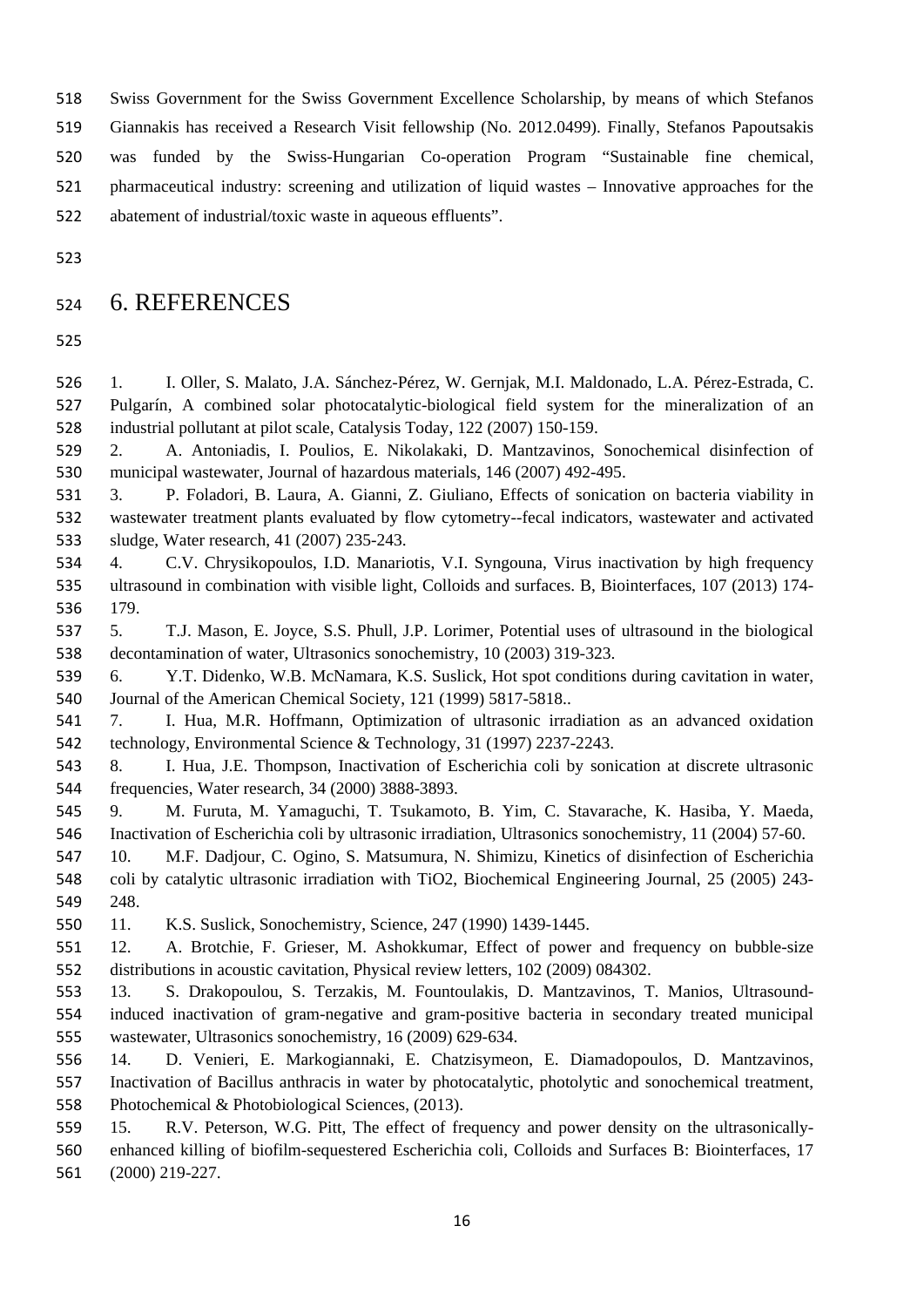- 16. A. Moody, G. Marx, B.G. Swanson, D. Bermúdez-Aguirre, A comprehensive study on the inactivation of Escherichia coli under nonthermal technologies: High hydrostatic pressure, pulsed electric fields and ultrasound, Food Control, 37 (2014) 305-314.
- 17. A.-G. Rincón, C. Pulgarin, Fe3+and TiO2 solar-light-assisted inactivation of E. coli at field scale: Implications in solar disinfection at low temperature of large quantities of water, Catalysis today, 122 (2007) 128-136.
- 18. A. Moncayo-Lasso, J. Sanabria, C. Pulgarin, N. Benitez, Simultaneous E. coli inactivation and NOM degradation in river water via photo-Fenton process at natural pH in solar CPC reactor. A new way for enhancing solar disinfection of natural water, Chemosphere, 77 (2009) 296-300.
- 19. R.J. Bull, F.C. Kopfler, Health effects of disinfectants and disinfection by-products, AWWA, 1991.
- 20. T.M. Olson, P.F. Barbier, Oxidation kinetics of natural organic matter by sonolysis and ozone, Water research, 28 (1994) 1383-1391.
- 21. E. Ortega-Gómez, M.M.B. Martín, B.E. García, J.A.S. Pérez, P.F. Ibáñez, Solar Photo-Fenton for Water Disinfection: An Investigation of the Competitive Role of Model Organic Matter for Oxidative Species, Applied Catalysis B: Environmental, (2013).
- 22. R.A. Torres, F. Abdelmalek, E. Combet, C. Petrier, C. Pulgarin, A comparative study of ultrasonic cavitation and Fenton's reagent for bisphenol A degradation in deionised and natural waters, Journal of hazardous materials, 146 (2007) 546-551.
- 23. F. Sciacca, J.A. Rengifo-Herrera, J. Wéthé, C. Pulgarin, Solar disinfection of wild Salmonella sp. in natural water with a 18L CPC photoreactor: Detrimental effect of non-sterile storage of treated water, Solar Energy, 85 (2011) 1399-1408.
- 24. J. Rodríguez-Chueca, M.I. Polo-López, R. Mosteo, M.P. Ormad, P. Fernández-Ibáñez, Disinfection of real and simulated urban wastewater effluents using mild solar photo-Fenton, Applied Catalysis B: Environmental.
- 25. D. Spuhler, J. Andrés Rengifo-Herrera, C. Pulgarin, The effect of Fe2+, Fe3+, H2O2 and the photo-Fenton reagent at near neutral pH on the solar disinfection (SODIS) at low temperatures of water containing Escherichia coli K12, Applied Catalysis B: Environmental, 96 (2010) 126-141.
- 26. P. Fernández, J. Blanco, C. Sichel, S. Malato, Water disinfection by solar photocatalysis using compound parabolic collectors, Catalysis Today, 101 (2005) 345-352.
- 27. A.-G. Rincón, C. Pulgarin, Absence of E. coli regrowth after Fe3+and TiO2 solar photoassisted disinfection of water in CPC solar photoreactor, Catalysis today, 124 (2007) 204-214.
- 28. D.B. Misstear, J.P. Murtagh, L.W. Gill, The Effect of Dark Periods on the UV Photolytic and Photocatalytic Disinfection of Escherichia coli in a Continuous Flow Reactor, Journal of Solar Energy Engineering, 135 (2013) 021012-021012.
- 29. S. Giannakis, A.I. Merino Gamo, E. Darakas, A. Escalas-Cañellas, C. Pulgarin, Impact of different light intermittence regimes on bacteria during simulated solar treatment of secondary effluent: Implications of the inserted dark periods, Solar Energy, 98, Part C (2013) 572-581.
- 30. J. Ndounla, S. Kenfack, J. Wéthé, C. Pulgarin, Relevant impact of irradiance (vs. dose) and evolution of pH and mineral nitrogen compounds during natural water disinfection by photo-Fenton in a solar CPC reactor, Applied Catalysis B: Environmental, 148–149 (2014) 144-153.
- 31. P. Fernández-Ibáñez, C. Sichel, M. Polo-López, M. de Cara-García, J. Tello, Photocatalytic disinfection of natural well water contaminated by Fusarium solani using TiO2 slurry in solar CPC photo-reactors, Catalysis Today, 144 (2009) 62-68.
- 32. OECD Guidelines for Testing of Chemicals, Simulation Test-Aerobic Sewage Treatment 303A, 1999.
- 33. M. Gibbs, A simple method for the rapid determination of iron in natural waters, Water research, 13 (1979) 295-297.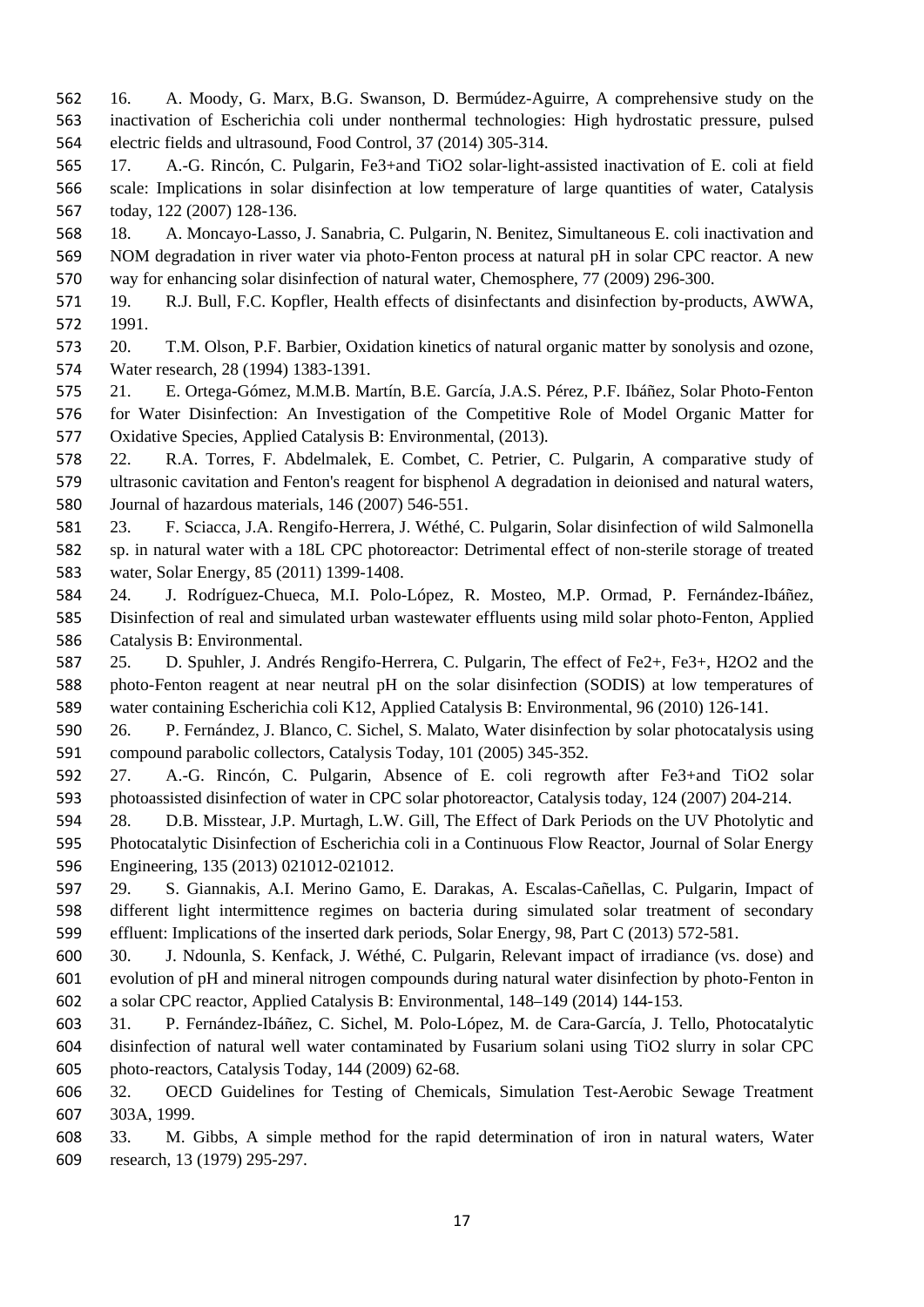- 34. F. Mendez-Arriaga, R.A. Torres-Palma, C. Petrier, S. Esplugas, J. Gimenez, C. Pulgarin, Ultrasonic treatment of water contaminated with ibuprofen, Water research, 42 (2008) 4243-4248.
- 35. J. Marugán, R. van Grieken, C. Pablos, C. Sordo, Analogies and differences between photocatalytic oxidation of chemicals and photocatalytic inactivation of microorganisms, Water research, 44 (2010) 789-796.
- 36. P. Butz, B. Tauscher, Emerging technologies: chemical aspects, Food research international, 35 (2002) 279-284.
- 37. P. Fellows, Food processing technology: Principles and practice. (2000) 2nd ed., CRC Press, New York
- 38. E.R. Holm, D.M. Stamper, R.A. Brizzolara, L. Barnes, N. Deamer, J.M. Burkholder, Sonication of bacteria, phytoplankton and zooplankton: Application to treatment of ballast water, Marine pollution bulletin, 56 (2008) 1201-1208.
- 39. T. Leighton, The acoustic bubble, Access Online via Elsevier, 1994.
- 40. A. Molina-Höppner, W. Doster, R.F. Vogel, M.G. Gänzle, Protective effect of sucrose and sodium chloride for Lactococcus lactis during sublethal and lethal high-pressure treatments, Applied and environmental microbiology, 70 (2004) 2013-2020.
- 41. C. Petrier et al, in: T.J. Mason, A. Tiehm, Advances in Sonochemistry, Volume 6: Ultrasound in Environmental Protection, Access Online via Elsevier, 2001
- 42. R.S. Davidson, A. Safdar, J.D. Spencer, B. Robinson, Applications of ultrasound to organic chemistry, Ultrasonics, 25 (1987) 35-39.
- 43. Y. Matsumura, A. Iwasawa, T. Kobayashi, T. Kamachi, T. Ozawa, M. Kohno, Detection of High-frequency Ultrasound-induced Singlet Oxygen by the ESR Spin-trapping Method, Chemistry Letters, 42 (2013) 1291-1293.
- 44. J. Ndounla, D. Spuhler, S. Kenfack, J. Wéthé, C. Pulgarin, Inactivation by solar photo-Fenton in pet bottles of wild enteric bacteria of natural well water: Absence of re-growth after one week of subsequent storage, Applied Catalysis B: Environmental, 129 (2013) 309-317.
- 45. F. Zaviska, P. Drogui, E.M. El Hachemi, E. Naffrechoux, Effect of nitrate ions on the efficiency of sonophotochemical phenol degradation, Ultrasonics sonochemistry, 21 (2014) 69-75.
- 46. E. Novo, M. Parola, Redox mechanisms in hepatic chronic wound healing and fibrogenesis, Fibrogenesis & tissue repair, 1 (2008) 5.
- 47. M.D. Kryszczuk, The effect of ultrasound in a chemotherapeutic study of ascites tumor cells, in, Catholic University of America Press, Washington, 1962.
- 48. E. Dahl, Physicochemical aspects of disinfection of water by means of ultrasound and ozone, Water research, 10 (1976) 677-684.
- 49. R.A. Torres, G. Sarantakos, E. Combet, C. Pétrier, C. Pulgarin, Sequential helio-photo-Fenton and sonication processes for the treatment of bisphenol A, Journal of Photochemistry and Photobiology A: Chemistry, 199 (2008) 197-203.
- 50. M. Chauhan, Effect of ultrasound on the redox reactions of iron (II) and (III), Indian journal of chemistry. Sect. A: Inorganic, physical, theoretical & analytical, 43 (2004) 2098-2101.
- 51. Y.T. Didenko, S. Pugach, Spectra of water sonoluminescence, The Journal of Physical Chemistry, 98 (1994) 9742-9749.
- 52. C. Petrier, A. Jeunet, J.L. Luche, G. Reverdy, Unexpected frequency effects on the rate of oxidative processes induced by ultrasound, Journal of the American Chemical Society, 114 (1992) 3148-3150.
- 53. C. Petrier, M.-F. Lamy, A. Francony, A. Benahcene, B. David, V. Renaudin, N. Gondrexon, Sonochemical degradation of phenol in dilute aqueous solutions: comparison of the reaction rates at 20 and 487 kHz, The Journal of Physical Chemistry, 98 (1994) 10514-10520.
- 54. C. Petrier, B. David, S. Laguian, Ultrasonic degradation at 20 kHz and 500 kHz of atrazine and pentachlorophenol in aqueous solution: Preliminary results, Chemosphere, 32 (1996) 1709-1718.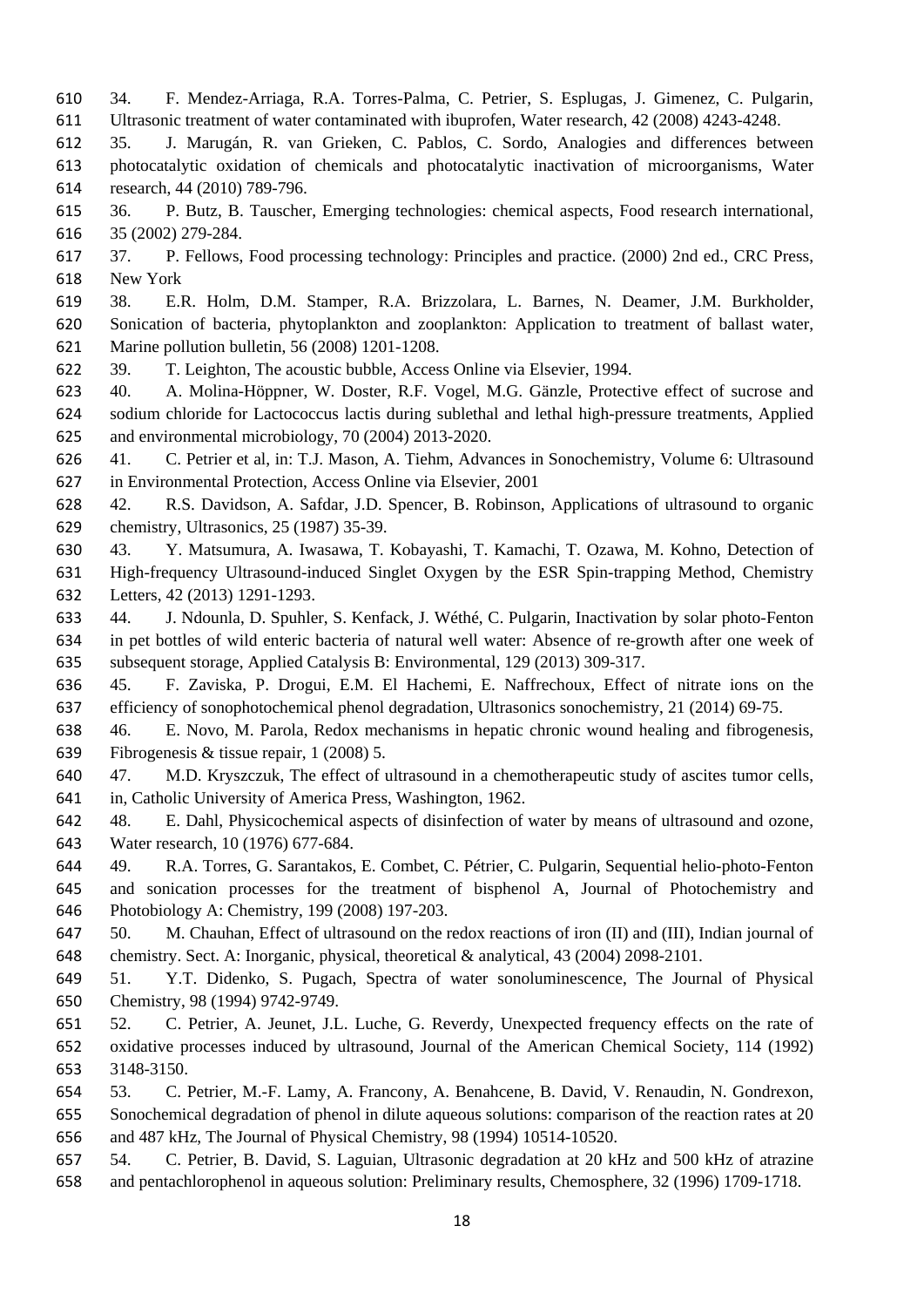- 55. S. Koda, M. Miyamoto, M. Toma, T. Matsuoka, M. Maebayashi, Inactivation of Escherichia coli and Streptococcus mutans by ultrasound at 500kHz, Ultrasonics sonochemistry, 16 (2009) 655- 659.
- 56. E. Joyce, A. Al‐Hashimi, T. Mason, Assessing the effect of different ultrasonic frequencies on bacterial viability using flow cytometry, Journal of applied microbiology, 110 (2011) 862-870.

 57. C.N. Haas, R.S. Engelbrecht, Physiological alterations of vegetative microorganisms resulting from chlorination, Journal (Water Pollution Control Federation), (1980) 1976-1989.

 58. S. Broekman, O. Pohlmann, E.S. Beardwood, E.C. de Meulenaer, Ultrasonic treatment for microbiological control of water systems, Ultrasonics sonochemistry, 17 (2010) 1041-1048.

- 59. A. Hulsmans, K. Joris, N. Lambert, H. Rediers, P. Declerck, Y. Delaedt, F. Ollevier, S. Liers, Evaluation of process parameters of ultrasonic treatment of bacterial suspensions in a pilot scale water disinfection system, Ultrasonics sonochemistry, 17 (2010) 1004-1009.
- 60. A. Al Bsoul, J.P. Magnin, N. Commenges-Bernole, N. Gondrexon, J. Willison, C. Petrier, Effectiveness of ultrasound for the destruction of Mycobacterium sp. strain (6PY1), Ultrasonics sonochemistry, 17 (2010) 106-110.
- 61. E. Ortega-Gomez, P. Fernandez-Ibanez, M.M. Ballesteros Martin, M.I. Polo-Lopez, B. Esteban Garcia, J.A. Sanchez Perez, Water disinfection using photo-Fenton: Effect of temperature on Enterococcus faecalis survival, Water research, 46 (2012) 6154-6162.
- 62. S. Giannakis, E. Darakas, A. Escalas-Cañellas, C. Pulgarin, The antagonistic and synergistic effects of temperature during solar disinfection of synthetic secondary effluent, Journal of Photochemistry and Photobiology A: Chemistry, 280 (2014) 14-26.
- 63. A. Rincon, C. Pulgarin, Photocatalytical inactivation of E. coli: effect of (continuous– intermittent) light intensity and of (suspended–fixed) TiO2 concentration, Applied Catalysis B: Environmental, 44 (2003) 263-284.
- 64. V. Raman, A. Abbas, Experimental investigations on ultrasound mediated particle breakage, Ultrasonics sonochemistry, 15 (2008) 55-64.
- 65. E. Joyce, S.S. Phull, J.P. Lorimer, T.J. Mason, The development and evaluation of ultrasound for the treatment of bacterial suspensions. A study of frequency, power and sonication time on cultured Bacillus species, Ultrasonics sonochemistry, 10 (2003) 315-318.
- 66. N. Klamerth, S. Malato, A. Agüera, A. Fernández-Alba, G. Mailhot, Treatment of Municipal Wastewater Treatment Plant Effluents with Modified Photo-Fenton As a Tertiary Treatment for the Degradation of Micro Pollutants and Disinfection, Environmental Science & Technology, 46 (2012) 2885-2892.
- 67. J. Rodríguez-Chueca, M.I. Polo-López, R. Mosteo, M.P. Ormad, P. Fernández-Ibáñez, Disinfection of real and simulated urban wastewater effluents using a mild solar photo-Fenton,
- Applied Catalysis B: Environmental, 150–151 (2014) 619-629.
-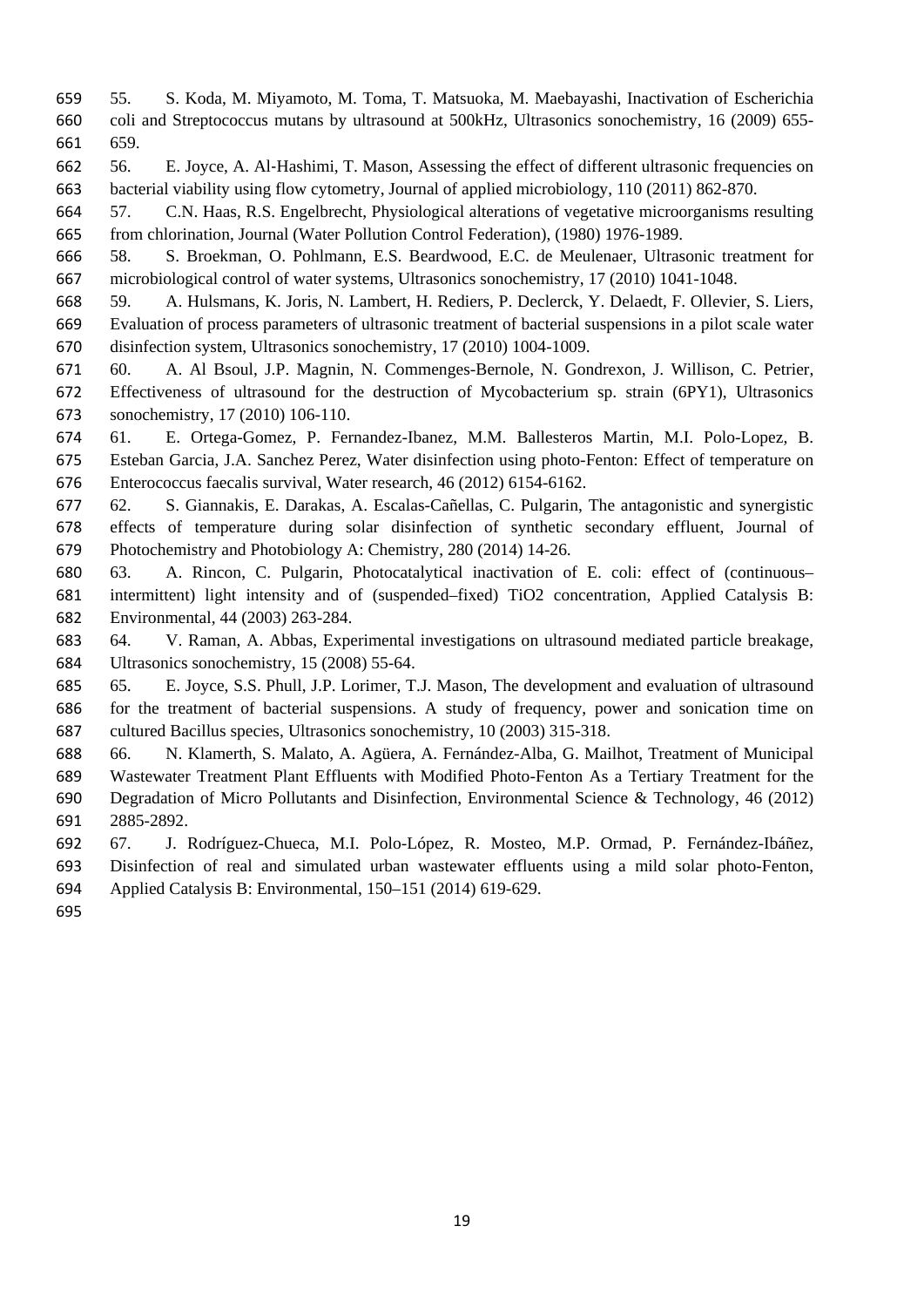697 *Table 1 – Hydraulic characteristics of previous works in CPC reactors* 

|                                                               | <b>Flow rate</b><br>(L/min) | <b>Total</b><br>volume<br>(L) | Volume-to-<br>flowrate ratio | <b>Illuminated</b><br><b>Volume</b> | <b>Volume</b> in<br>the dark | Light-to-<br>dark ratio |  |
|---------------------------------------------------------------|-----------------------------|-------------------------------|------------------------------|-------------------------------------|------------------------------|-------------------------|--|
| Fernandez-<br>Ibañez et al.<br>(2009)                         | 20                          | 14                            | 0.70                         | 32%                                 | 68%                          | 0.47                    |  |
| Moncayo-<br>Lasso et al.<br>(2009)                            | 17.5                        | 20                            | 1.14                         | 45%                                 | 55%                          | 0.82                    |  |
| Fernandez-<br>Ibañez et al.<br>$(2005)$ (varied<br>flowrates) | 5, 13, 22.5                 | 11                            | 2.2, 0.85, 0.49              | 49%                                 | 51%                          | 0.96                    |  |
| Rincon &<br>Pulgarin (2007)<br>(min, max<br>capacity)         | 20.5                        | 37,70                         | 1.80, 3.41                   | 65%, 34%                            | 35%, 66%                     | 1.86, 0.52              |  |
| Sciacca et al.<br>(2011)                                      | 24.2                        | 18                            | 0.74                         | 83%                                 | 17%                          | 4.88                    |  |
| Giannakis et al.<br>(2013)                                    | 0.03, 0.06, 0.07            | 0.7                           | 22.58, 12.28, 9.59           | 33%                                 | 67%                          | 0.49                    |  |
| Ndounla et al.<br>(2013)                                      | $\overline{2}$              | 25                            | 12.5                         | 60%                                 | 40%                          | 1.53                    |  |

#### 699 *Table 2 – Parameters involved in the joint treatment process*

| <b>Factors</b>    | <b>Values</b>        | <b>Other parameters</b>                          |
|-------------------|----------------------|--------------------------------------------------|
| Light             | $1000 \text{ W/m}^2$ | Temperature: 30°C                                |
| <b>Ultrasound</b> | 20 W                 | <b>Recirculating Flow rate: 4.39 L/h</b>         |
| <b>Iron</b>       | 1 ppm                | <b>Treated Volume: 500 mL</b>                    |
| $H_2O_2$          | $10$ ppm             | <b>Initial Population: 10<sup>6</sup> CFU/mL</b> |

700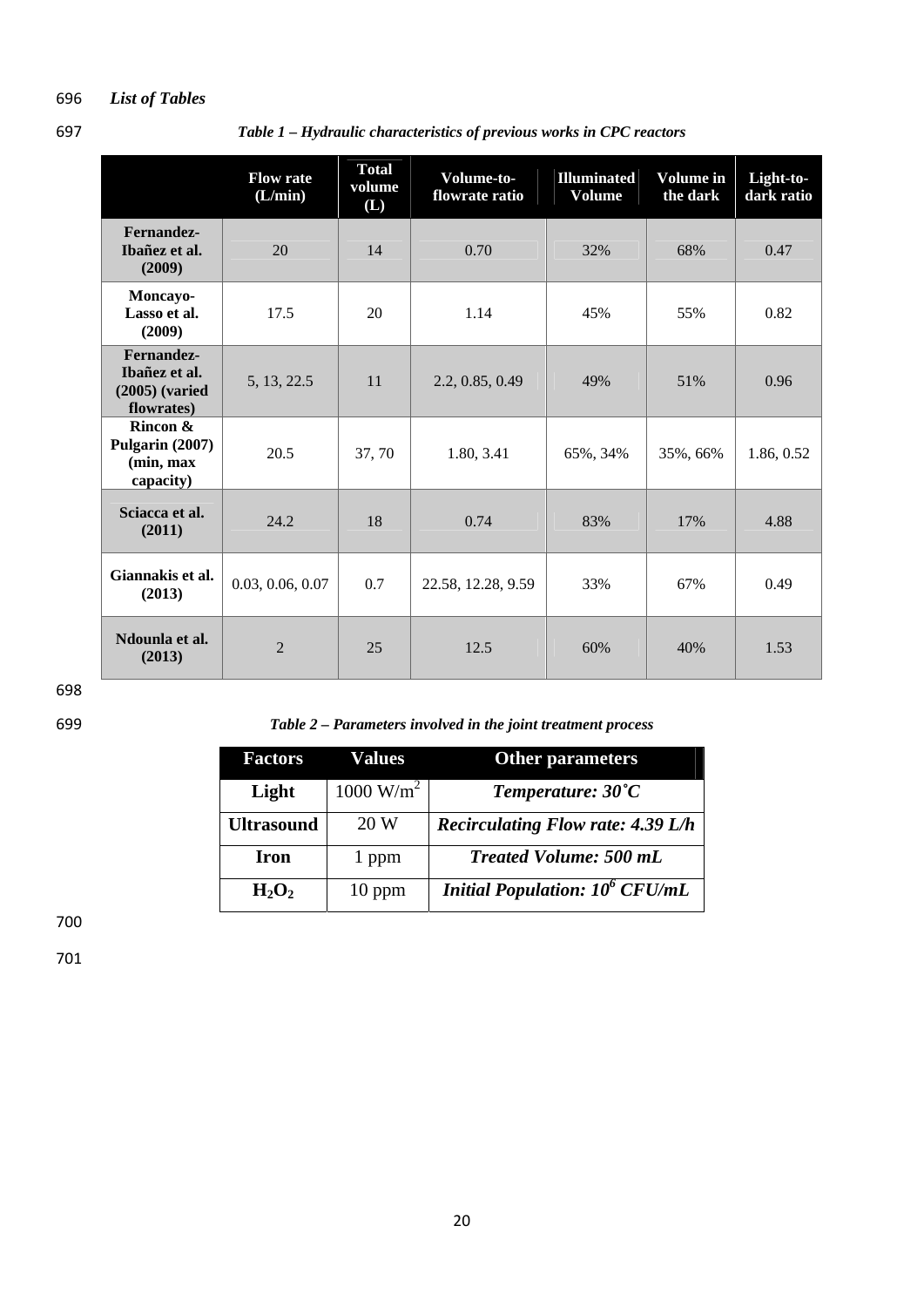## 702 *Table 3 – Subsets of experiments in the step-wise construction of the joint hv/US/Fe/H2O2*  $treatment$  *process.*

|         | <b>Experiments Treatment constituents</b>                |  |  |  |  |  |  |  |
|---------|----------------------------------------------------------|--|--|--|--|--|--|--|
|         | WW and WW/Fe/H <sub>2</sub> O <sub>2</sub>               |  |  |  |  |  |  |  |
| $1 - 2$ | Wastewater with no treatment                             |  |  |  |  |  |  |  |
|         | Wastewater + $Fe/H_2O_2$                                 |  |  |  |  |  |  |  |
|         | US and US/Fe/ $H_2O_2$                                   |  |  |  |  |  |  |  |
| $3-4$   | Wastewater+US                                            |  |  |  |  |  |  |  |
|         | Wastewater+ $US + Fe/H_2O_2$<br>$\overline{\phantom{0}}$ |  |  |  |  |  |  |  |
|         | hv and hv/Fe/ $H_2O_2$                                   |  |  |  |  |  |  |  |
| $5 - 6$ | Light                                                    |  |  |  |  |  |  |  |
|         | Light+/Fe/H <sub>2</sub> O <sub>2</sub> (photo-Fenton)   |  |  |  |  |  |  |  |
|         | hv/US and hv/US/Fe/H <sub>2</sub> O <sub>2</sub>         |  |  |  |  |  |  |  |
|         | $Light+US$                                               |  |  |  |  |  |  |  |
| $7-8$   | US+photo-Fenton<br>$\overline{\phantom{0}}$              |  |  |  |  |  |  |  |
|         |                                                          |  |  |  |  |  |  |  |

704

705 *Table 4 – Overview of the investigation of the operational parameters* 

| Factors <sup>1</sup>         | <b>Level 1</b> | <b>Level 2</b> | <b>Level 3</b> |
|------------------------------|----------------|----------------|----------------|
| <b>Hydraulic</b>             |                |                |                |
| Pump rpm                     | 33             | 66             | 99             |
| No. of Illuminated vessels   |                | 2              | 3              |
| Wastewater volume (mL)       | 500            | 600            | 700            |
| <b>Environmental</b>         |                |                |                |
| Temperature $(^{\circ}C)$    | 10             | 20             | 30             |
| Light Intensity $(W/m^2)$    | 800            | 1000           | 1200           |
| <b>Fenton / Ultrasound</b>   |                |                |                |
| $H_2O_2$ Concentration (ppm) | 5              | 10             | 20             |
| Fe Concentration (ppm)       | 0.5            |                | 2              |
| US Acoustic Power $(W)$      | 10             | 20             | 40             |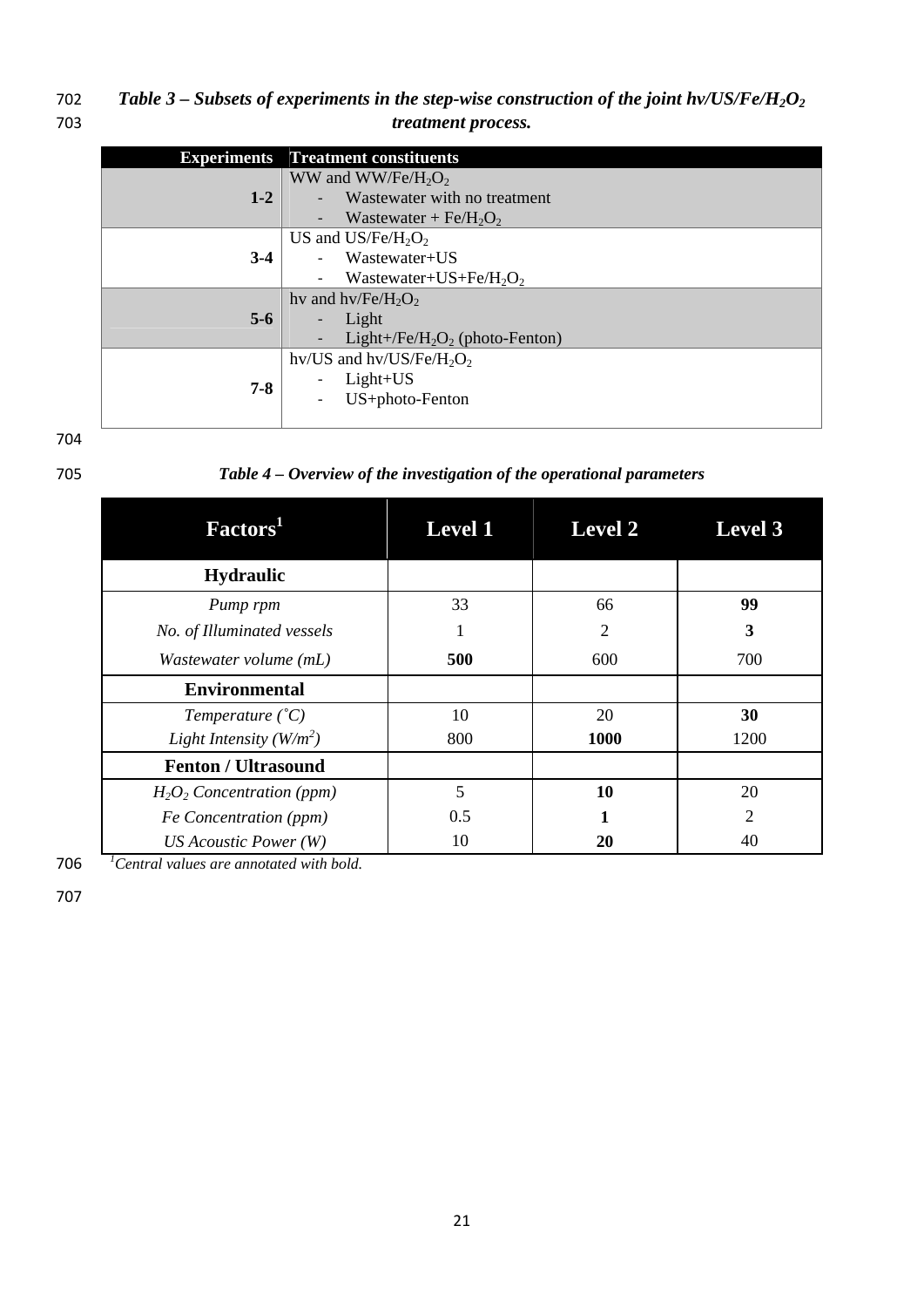| n.<br>30<br>ecirculation speed from 33 to 99<br><b>Incr</b><br>' rpm (1.87<br>L/h<br>- UO |  |    |      |  |  |  |      |  |  |  |      |
|-------------------------------------------------------------------------------------------|--|----|------|--|--|--|------|--|--|--|------|
|                                                                                           |  | -- | rpm. |  |  |  | rpn. |  |  |  | rpn. |

| Table $5$ – Hydraulic calculations on the reactor set-up |
|----------------------------------------------------------|
|                                                          |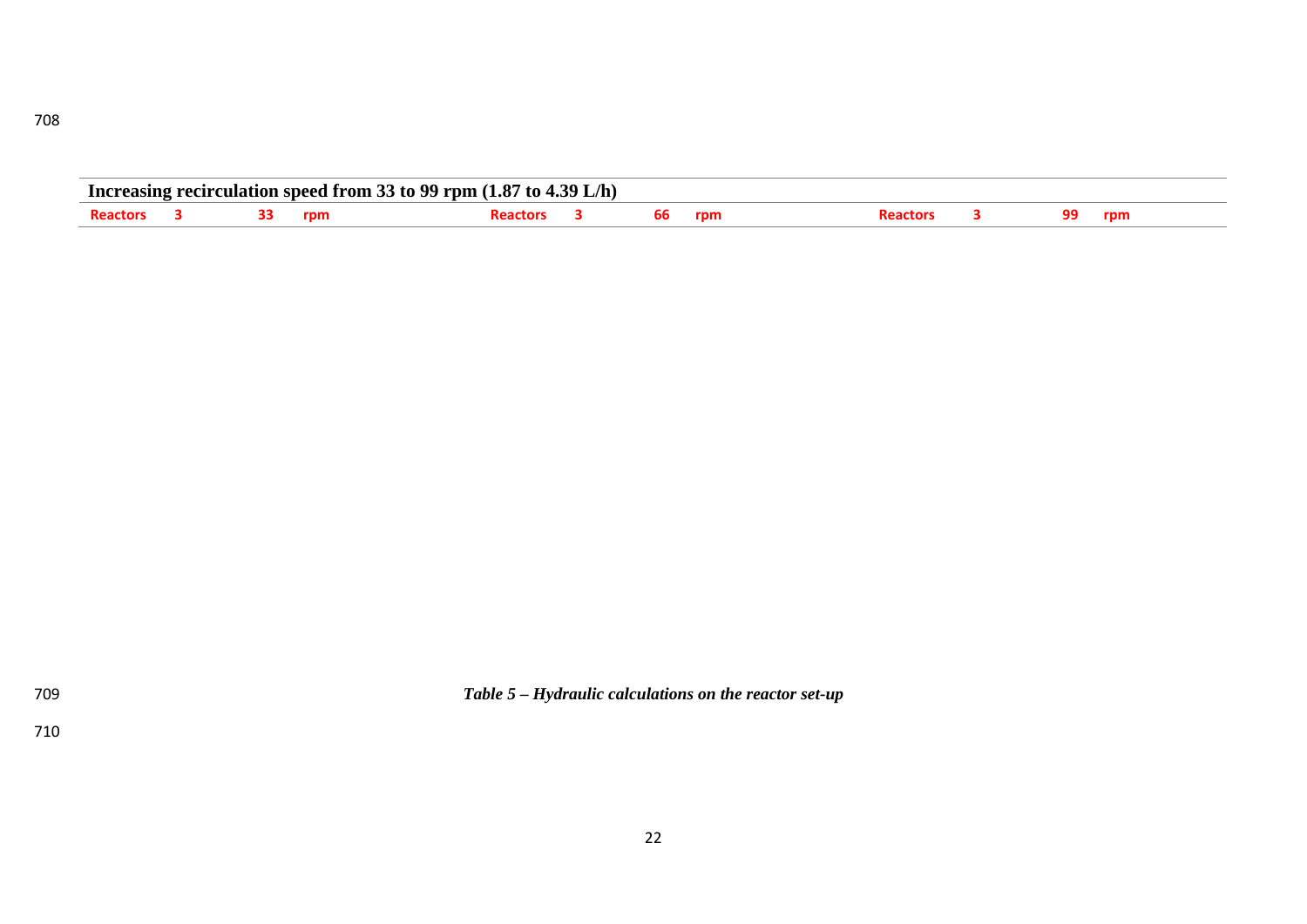| <b>Volume</b>                                                    | 500 | mL | 1.87  | L/h | 1.87 | L/h | Volume                                             | 500          | mL | 3.44 | L/h | 3.44 | L/h | Volume          | 500   | mL | 4.39 | L/h | 4.39 | L/h |
|------------------------------------------------------------------|-----|----|-------|-----|------|-----|----------------------------------------------------|--------------|----|------|-----|------|-----|-----------------|-------|----|------|-----|------|-----|
| Light                                                            | 230 | mL | 7.38  | min | 46   | %   | Light                                              | 230          | mL | 4.01 | min | 46   | %   | Light           | 230   | mL | 3.14 | min | 46   | %   |
| <b>Tubing</b>                                                    | 70  | mL | 2.25  | min | 14   | %   | <b>Tubing</b>                                      | 70           | mL | 1.22 | min | 14   | %   | <b>Tubing</b>   | 70    | mL | 0.96 | min | 14   | %   |
| <b>US</b>                                                        | 200 | mL | 6.42  | min | 40   | %   | <b>US</b>                                          | 200          | mL | 3.49 | min | 40   | %   | <b>US</b>       | 200   | mL | 2.73 | min | 40   | %   |
| <b>Total</b>                                                     | 500 | mL | 16.04 | min | 100  | %   | <b>Total</b>                                       | 500          | mL | 8.72 | min | 100  | ℅   | <b>Total</b>    | 500   | mL | 6.83 | min | 100  | %   |
| Increasing illuminated volume from 1 reactor to 3 (75 to 230 mL) |     |    |       |     |      |     |                                                    |              |    |      |     |      |     |                 |       |    |      |     |      |     |
| <b>Reactors</b>                                                  |     |    | 99    | rpm |      |     | <b>Reactors</b>                                    | $\mathbf{2}$ |    | 99   | rpm |      |     | <b>Reactors</b> | 3     |    | 99   | rpm |      |     |
| Volume                                                           | 500 | mL | 4.39  | L/h | 4.39 | L/h | Volume                                             | 500          | mL | 4.39 | L/h | 4.39 | L/h | <b>Volume</b>   | 500   | mL | 4.39 | L/h | 4.39 | L/h |
| <b>Light</b>                                                     | 75  | mL | 1.03  | min | 15   | %   | <b>Light</b>                                       | 150          | mL | 2.05 | min | 30   | %   | <b>Light</b>    | 230   | mL | 3.14 | min | 46   | %   |
| <b>Tubing</b>                                                    | 50  | ml | 0.68  | min | 10   | %   | <b>Tubing</b>                                      | 60           | mL | 0.82 | min | 12   | %   | <b>Tubing</b>   | 70    | mL | 0.96 | min | 14   | %   |
| <b>US</b>                                                        | 375 | ml | 5.13  | min | 75   | %   | <b>US</b>                                          | 290          | mL | 3.96 | min | 58   | %   | <b>US</b>       | 200   | mL | 2.73 | min | 40   | %   |
| Total                                                            | 500 | mL | 6.83  | min | 100  | %   | <b>Total</b>                                       | 500          | mL | 6.83 | min | 100  | %   | <b>Total</b>    | 500mL | mL | 6.83 | min | 100  | %   |
|                                                                  |     |    |       |     |      |     | Increasing total treated volume from 500 to 700 mL |              |    |      |     |      |     |                 |       |    |      |     |      |     |
| <b>Reactors</b>                                                  | 3   |    | 99    | rpm |      |     | <b>Reactors</b>                                    | 3            |    | 99   | rpm |      |     | <b>Reactors</b> | 3     |    | 99   | rpm |      |     |
| <b>Volume</b>                                                    | 500 | mL | 4.39  | L/h | 4.39 | L/h | <b>Volume</b>                                      | 600          | mL | 4.39 | L/h | 4.39 | L/h | <b>Volume</b>   | 700   | mL | 4.39 | L/h | 4.39 | L/h |
| Light                                                            | 230 | mL | 3.14  | min | 46   | %   | Light                                              | 230          | mL | 3.14 | min | 38   | %   | Light           | 230   | mL | 3.14 | min | 33   | %   |
| <b>Tubing</b>                                                    | 70  | mL | 0.96  | min | 14   | %   | Tubing                                             | 70           | mL | 0.96 | min | 12   | %   | <b>Tubing</b>   | 70    | mL | 0.96 | min | 10   | %   |
| <b>US</b>                                                        | 200 | mL | 2.73  | min | 40   | %   | <b>US</b>                                          | 300          | mL | 4.10 | min | 50   | %   | <b>US</b>       | 400   | mL | 5.47 | min | 57   | %   |
| Total                                                            | 500 | mL | 6.83  | min | 100  | %   | Total                                              | 600          | mL | 8.20 | min | 100  | ℅   | <b>Total</b>    | 700   | mL | 9.57 | min | 100  | %   |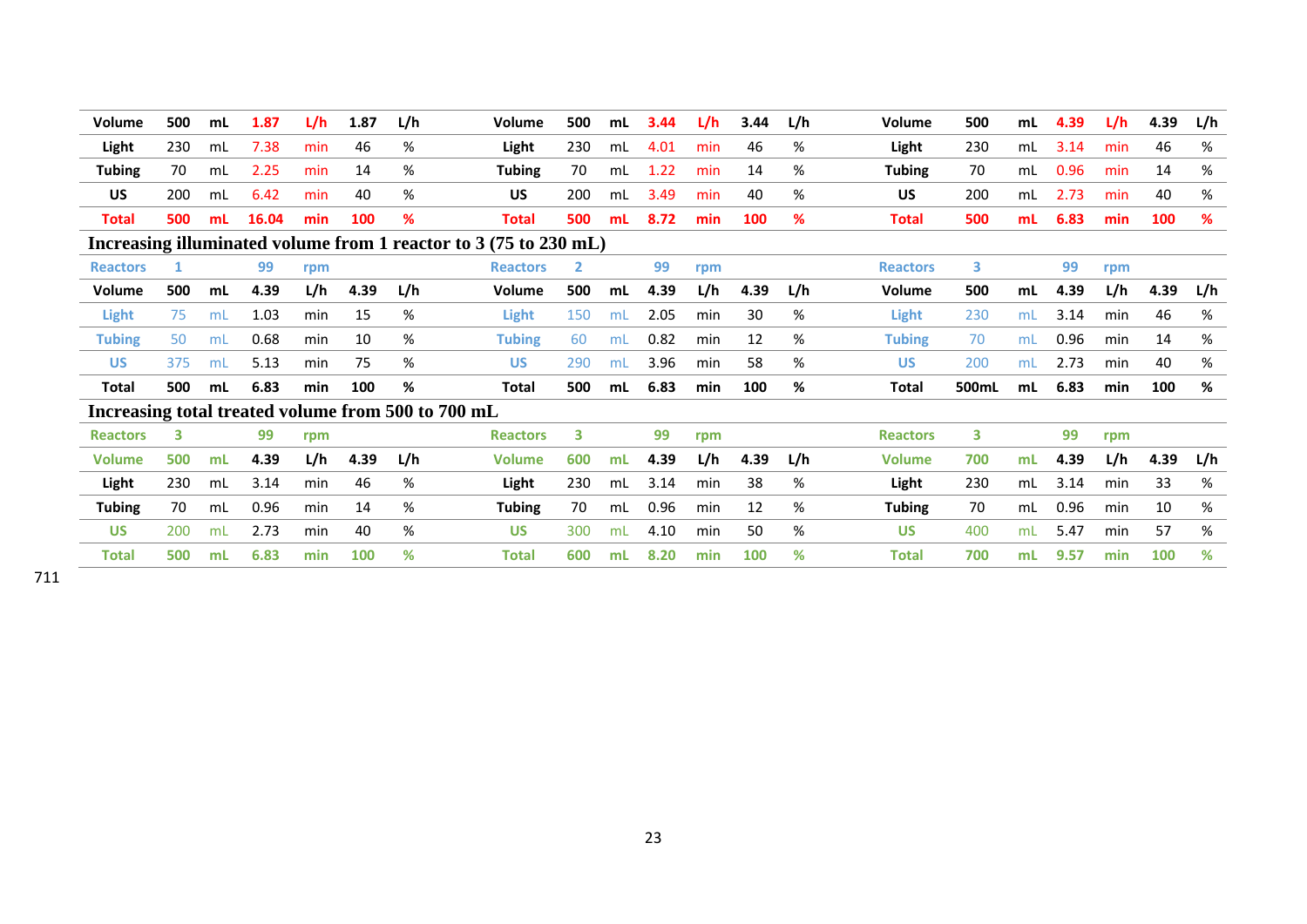#### *List of Figures*





 Figure 1 – Experimental set-up, consisting of the illuminated area (Suntest apparatus), the recirculation pump, the (dark) sonication vessel and the temperature control (thermostat). The flow direction is clockwise, water is introduced at surface level and sampled from the bottom of the vessel.





 Figure 2 – Experimental results from the coupling of photo-Fenton and sonication. a) Experiments 1-2 (WW and 720 WW/Fe/H<sub>2</sub>O<sub>2</sub>), b) Experiments 3-4 (US and US/Fe/H<sub>2</sub>O<sub>2</sub>), c) Experiments 5-6 (hv and hv/Fe/H<sub>2</sub>O<sub>2</sub>) and d) Experiments 7-8 (*hv/US and hv/US/Fe/H2O2*). e) Long-term inactivation events for 48 h (time axis initiates in the 4-h mark, after treatment).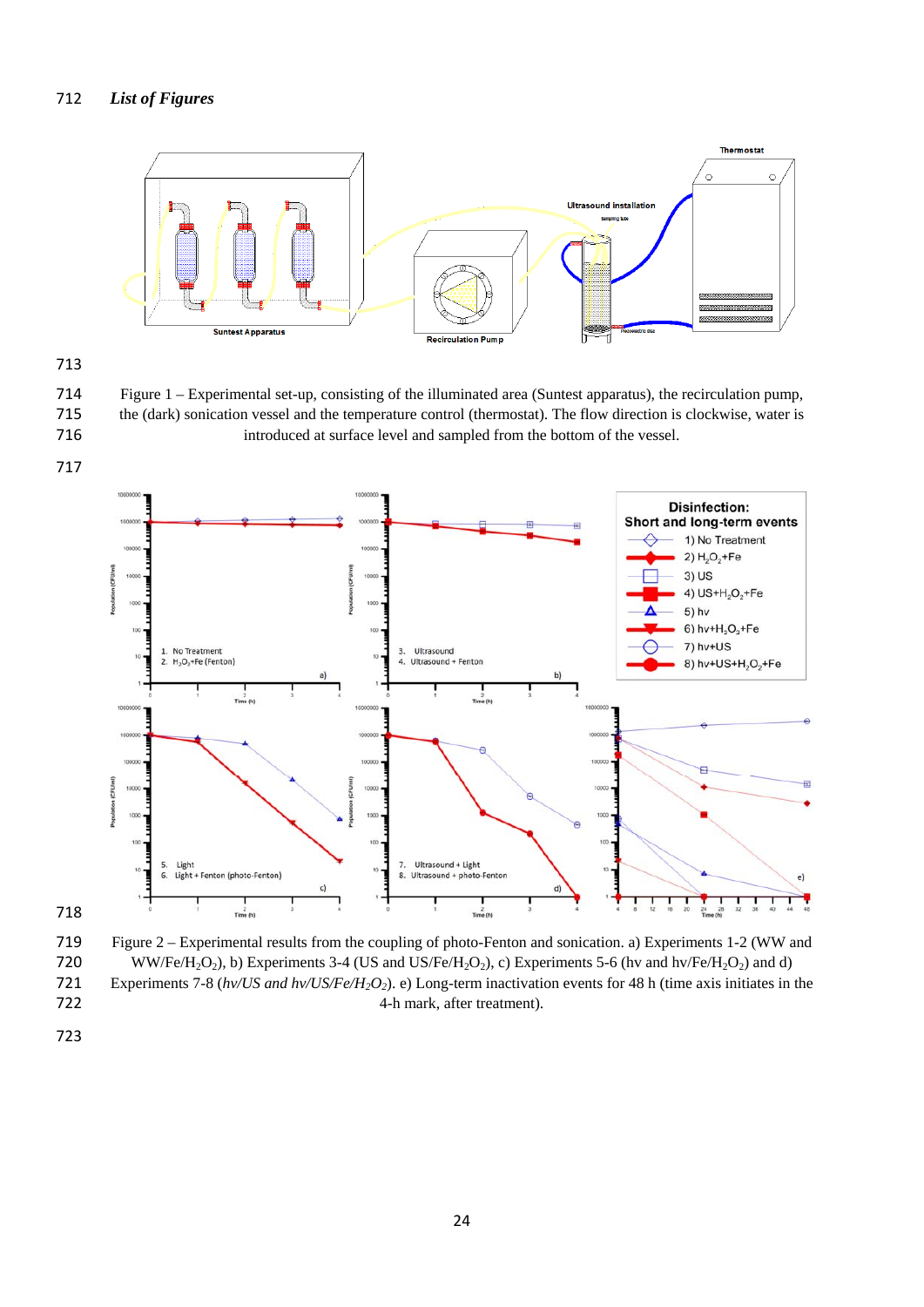

 Figure 3 – Suggestion of the added actions sonication has towards bacterial inactivation, when coupled with photo-Fenton. The known photo-Fenton mechanisms suggested by literature are not displayed.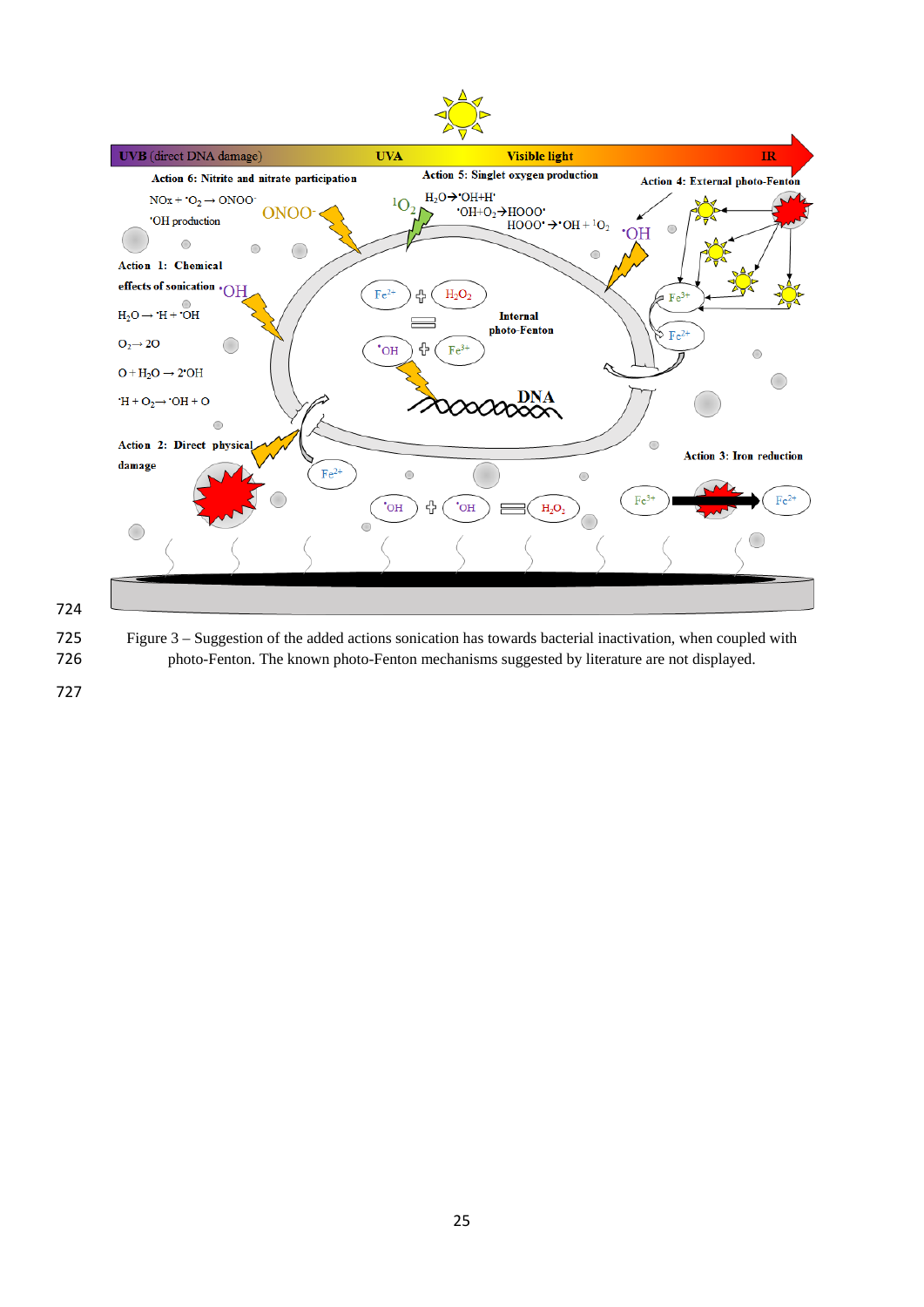

 Figure 4 – Influence of the hydraulic characteristics of the experimental set-up, on the efficiency of the system. a) Investigation of the recirculation rate (33, 66 and 99 rpm), b) Investigation of the illuminated volume (1, 2 and 731 3 reactors) and c) Investigation on the effect of the treated volume (500, 600 and 700 mL).